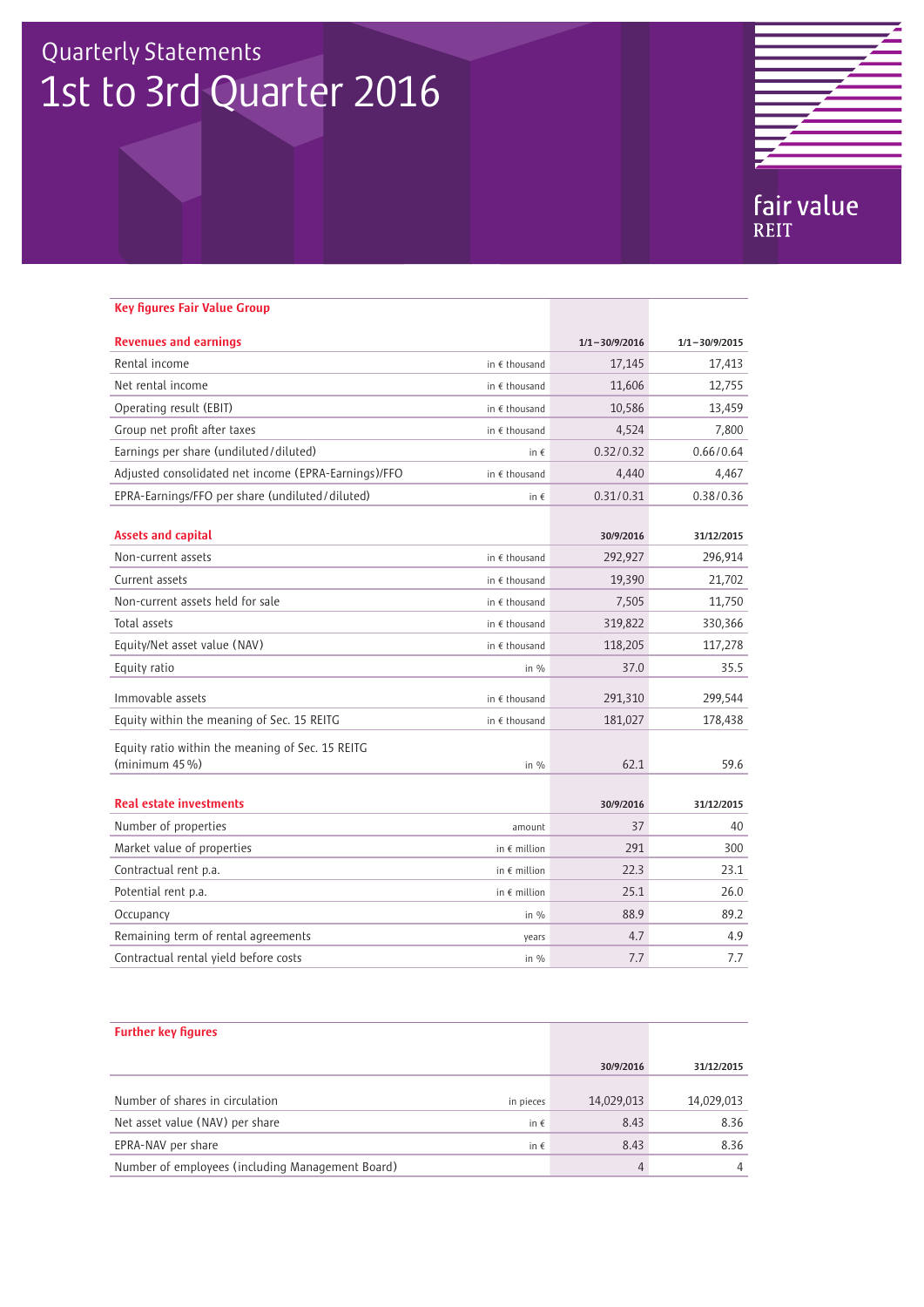# Letter to Shareholders

## Dear shareholders and business partners, ladies and gentlemen,

In the first nine months of the current fiscal year 2016, the Fair Value Group generated rental income of €17.1 million thereby meeting its budget target. Through 30 September 2016, we entered into lease agreements for vacancies, some of which have yet to be handed over to the tenants. After including, on a pro forma basis, these lease agreements, the occupancy rate of the overall portfolio increases from a current level of around 89 % of potential rent to around 92 %. We see these successful lets as proof of the quality of our properties as well as of the stability of the letting markets in our preferred secondary locations in Germany.

Net rental income of €11.6 million was down €1.1 million on the previous-year figure. This decrease resulted from temporary vacancies as well as increased property-related expenses for maintenance and rentals; however, it was more than compensated for by a decline in general administrative and interest expenses.

As a result, funds from operations (FFO) adjusted for measurement and special effects before non-controlling interests amounted to €7.3 million, up 8 % on the FFO of the previous year of €6.8 million. The ratio of FFO to rental income has thus improved further to 43 % compared to 39 % in the nine months of the previous year.

After deducting the profit/loss attributable to non-controlling interests, the FFO for the shareholders of Fair Value REIT-AG came to  $\epsilon$ 4.45 million, falling only marginally short of the previous-year figure of  $€4.47$  million due to the higher shares of profit/loss attributable to non-controlling interests.

As of 30 September 2016, equity of €118.2 million was reported compared to €117.3 million at year-end 2015. The net asset value (NAV) for each share outstanding increased from €8.36 at year-end 2015 to €8.43. It should be noted here that the dividend for the previous year of €3.5 million or €0.25 per share was paid out in July 2016. The REIT equity ratio increased from 59.6 % of immovable assets to 62.1 % as of year-end 2015.

The operating business result of the first nine months of the current fiscal year 2016 also reflects increased costs for those lease agreements for vacancies that have already been entered into. In light of this, we have specified our existing quidance for 2016 as a whole and, based on the existing portfolio, expect FFO in 2016 at the lower end of the communicated range of between €0.44 and €0.46 per share outstanding. We reconfirm our target dividend of  $60.25$  per share for the fiscal year 2016.

Munich, 10 November 2016

.<br>Uscils /

Frank Schaich, CEO **Patrick Kaiser, CFO**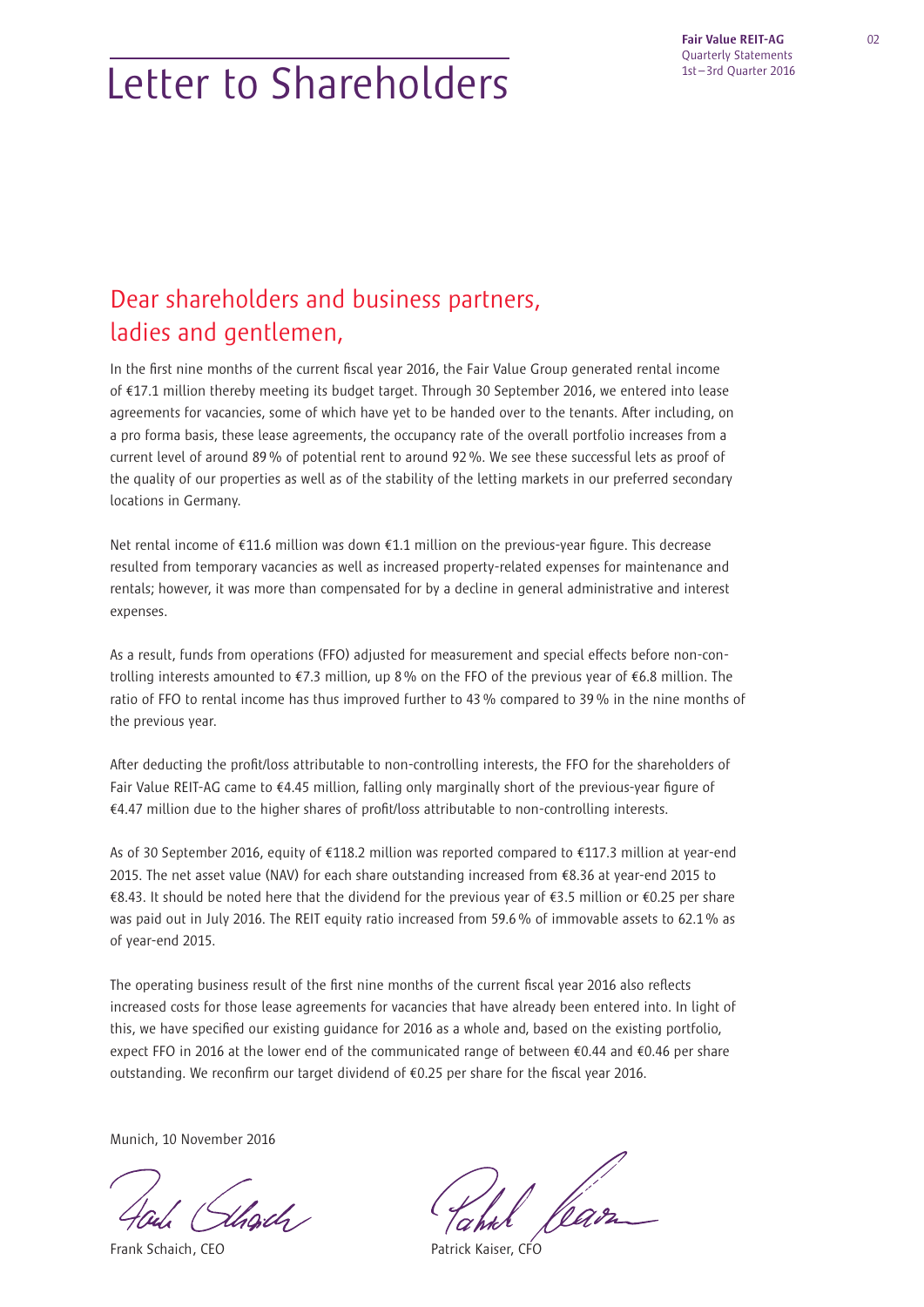# Group Interim Management Report

## Condensed interim group management report as of 30 September 2016

## Portfolio

As of 30 September 2016 the total portfolio of directly and indirectly held properties of the Fair Value Group consisted of 37 properties (31 December 2015: 40 properties). The market values of the properties totalling around €291 million (31 December 2015: €300 million) are equivalent to the fair values pursuant to IFRS 13.

At 88.9 %, the income-weighted occupancy rate of the portfolio as of 30 September 2016 was down slightly on the rate as of 31 December 2015 (89.2 %). As of 30 September 2016, the weighted average remaining term of the lease agreements stood at 4.7 years compared to 4.9 years as of 31 December 2015.

After including, on a pro forma basis, those lease agreements already entered into on 30 September 2016 for vacancies that are yet to be handed over to the tenants, the profit-weighted occupancy rate of the portfolio as of 30 September 2016 stood at €23.1 million or 91.8 % of potential rents of €25.1 million.

The table below provides an overview of the real estate assets allocated to the Group as of 30 September 2016.

| <b>Real estate assets of Fair Value Group</b><br>as of 30 September 2016 |                                         |                                           |                                                   |                                                           |                                  |                                                                           |                                                    |                                   |
|--------------------------------------------------------------------------|-----------------------------------------|-------------------------------------------|---------------------------------------------------|-----------------------------------------------------------|----------------------------------|---------------------------------------------------------------------------|----------------------------------------------------|-----------------------------------|
|                                                                          | Total<br>plot size<br>[m <sup>2</sup> ] | Total<br>lettable<br>space<br>$\rm{[m2]}$ | Annualized<br>contractual<br>rent<br>[€ thousand] | Market value<br>30 Sep 2016 <sup>1)</sup><br>[€ thousand] | Occupancy<br>rate $^{2)}$<br>[%] | Ø secured<br>remaining<br>term of<br>lease agree-<br>ments $2$<br>[Years] | Contractual<br>rent returns<br>before costs<br>[%] | Participating<br>interests<br>[%] |
| Direct investments                                                       |                                         |                                           |                                                   |                                                           |                                  |                                                                           |                                                    |                                   |
| segment                                                                  | 76.521                                  | 69.930                                    | 4,885                                             | 62.250                                                    | 96.6                             | 6.8                                                                       | 7.8                                                | 100                               |
| <b>Subsidiaries</b><br>segment                                           | 347.670                                 | 193.256                                   | 17.447                                            | 229.060                                                   | 87.0                             | 4.1                                                                       | 7.6                                                | 51                                |
|                                                                          |                                         |                                           |                                                   |                                                           |                                  |                                                                           |                                                    |                                   |
| Total portfolio                                                          | 424,191                                 | 263,186                                   | 22,332                                            | 291,310                                                   | 88.9                             | 4.7                                                                       | 7.7                                                | 62                                |

#### Notes

1) Based on market valuations of CBRE GmbH, Frankfurt am Main, as of 31 December 2015 plus value-adding capital expenditures totalling €3,251 thousand in Eisenhüttenstadt and Zittau 2) Income weighted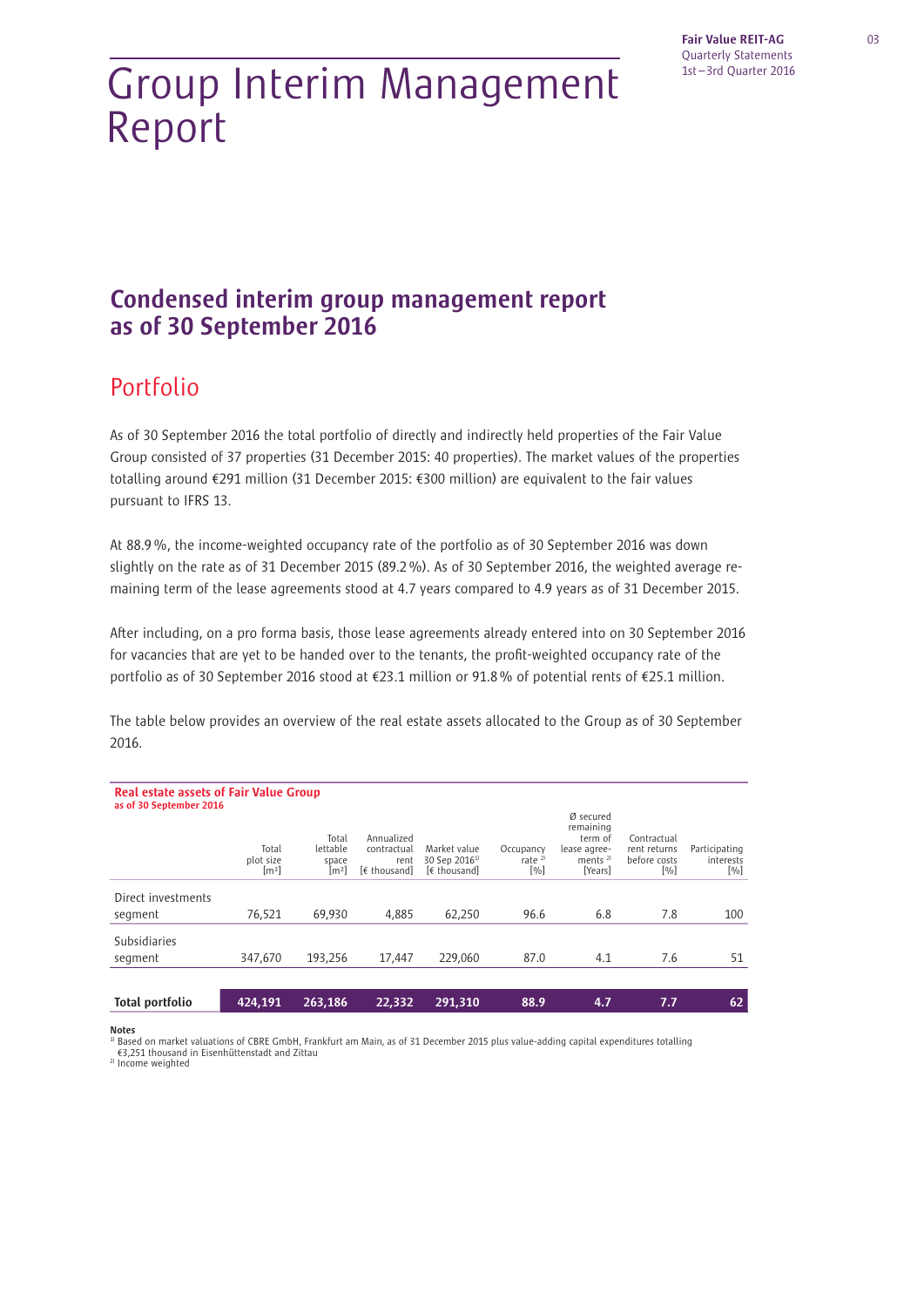## Financial position and performance

### Financial performance

|                                                                               |                   |                   |               | Change  |
|-------------------------------------------------------------------------------|-------------------|-------------------|---------------|---------|
| in $f$ thousand                                                               | $1/1 - 30/9/2016$ | $1/1 - 30/9/2015$ | in € thousand | in $\%$ |
| <b>Rental income</b>                                                          | 17,145            | 17,413            | (268)         | (2)     |
| Service charge income                                                         | 3,474             | 3,962             | (488)         | (12)    |
| Service charge expenses                                                       | (6, 429)          | (6,024)           | 405           | 7       |
| Other property-related expenses<br>incl. ground rent                          | (2,584)           | (2,596)           | (18)          | (1)     |
| Net rental income                                                             | 11,606            | 12,755            | (1, 149)      | (9)     |
| General administrative expenses                                               | (1,697)           | (2,855)           | (1, 158)      | (41)    |
| Other operating income and expenses,<br>disposal and measurement gains/losses | 677               | 3,589             | (2,912)       | (81)    |
| <b>Operating result</b>                                                       | 10,586            | 13,459            | (2,873)       | (21)    |
| Net interest expenses                                                         | (2,948)           | (3,356)           | (408)         | (12)    |
| Share of profit/loss attributable<br>to non-controlling interests             | (3, 110)          | (2,303)           | 807           | 35      |
| Income taxes                                                                  | (4)               |                   | (4)           | n/a     |
| Group net profit                                                              | 4,524             | 7,800             | (3,276)       | (42)    |

At €17.1 million, rental income in the first nine months of the current fiscal year 2016 was down around 2% on the previous year figure ( $\epsilon$ 17.4 million) due to sales of properties in the meantime. Net rental income of €11.6 million was down €1.1 million, or 9%, on the previous-year figure of €12.8 million on account of vacancy-related lower service charge income and a rise in property-related expenses.

General administrative expenses decreased to  $\epsilon$ 1.7 million and were down by  $\epsilon$ 1.1 million or 41% on the previous-year figure of  $E$ 2.9 million due to reduced costs for consulting and personnel at the level of Fair Value REIT-AG as well as at the level of the subsidiaries. At €0.7 million, the balance of other income and expenses as well as of disposal and measurement gains and losses was down €2.9 million on the previous-year income of €3.6 million. The high level of previous-year income was due to non-cash special effects following transactions of investments and land.

This produced an operating result of €10.6 million, which was down €2.9 million, or 21 %, on the comparative figure for the previous year ( $£13.5$  million).

At €2.9 million, net interest expenses within the Group were down €0.4 million or 12 % on the previousyear figure of  $\epsilon$ 3.3 million. Of this expense, around  $\epsilon$ 0.25 million is attributable to the redemption premium of 3 % of the nominal amount of the convertible bond (€8.46 million). This had been repaid prematurely on 19 February 2016 at the request of the creditors as a result of the change of control at Fair Value REIT-AG.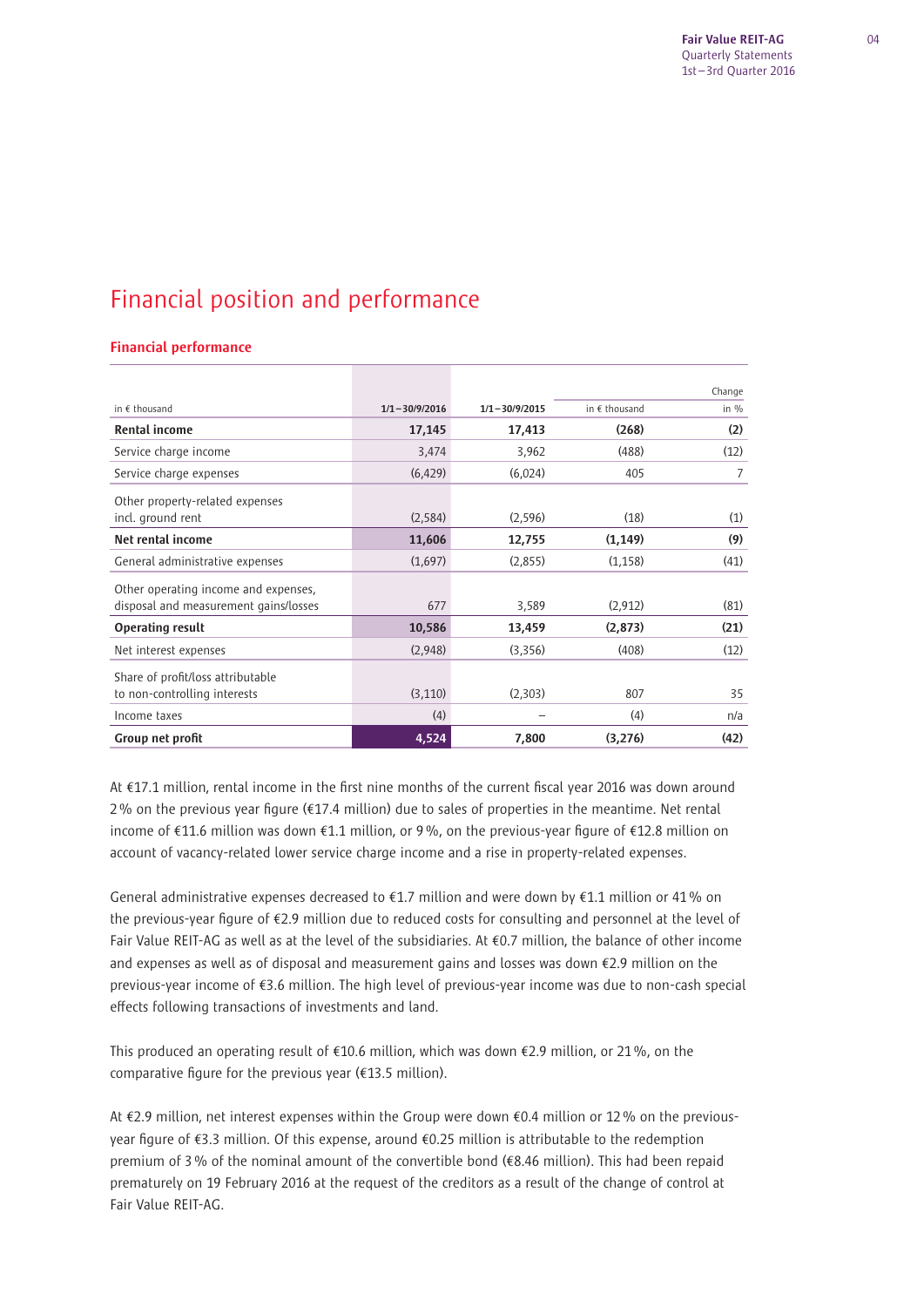After deducting the share of profit/loss attributable to non-controlling interests of €3.1 million (previous year: €2.3 million), the Fair Value Group closed the first nine months of the current fiscal year 2016 with a group net profit of €4.5 million (previous year: €7.8 million).

At €7.3 million, the operating business result of the Fair Value Group adjusted for the costs of measurement/disposal and other special effects (EPRA earnings/FFO) was up  $\epsilon$ 0.5 million or 7% in the first nine months of the current fiscal year compared to the figure of  $€6.8$  million for the relevant period of the previous year.

After deducting the profit/loss attributable to non-controlling interests, the FFO came to  $\epsilon$ 4.4 million and was therefore at the previous-year level.

In terms of the number of shares outstanding of around 14.03 million in the first nine months of 2016, the FFO remained unchanged at  $\epsilon$ 0.31 after  $\epsilon$ 0.36 in the previous year (weighted average number of shares outstanding (diluted) of 12.69 million).

| <b>Adjusted profit/loss of the Group</b>                          |                                             |                                                            |                                   |                                                    |                                             |                                                            |                                                         |                                                    |
|-------------------------------------------------------------------|---------------------------------------------|------------------------------------------------------------|-----------------------------------|----------------------------------------------------|---------------------------------------------|------------------------------------------------------------|---------------------------------------------------------|----------------------------------------------------|
| <b>(EPRA earnings or FFO)</b>                                     |                                             | $1/1 - 30/9/2016$                                          |                                   |                                                    |                                             |                                                            |                                                         |                                                    |
|                                                                   |                                             |                                                            | Adjustment<br>for one-off effects |                                                    |                                             | Adjustment<br>for one-off effects                          |                                                         |                                                    |
| in € thousand                                                     | Consoli-<br>dated<br>statement<br>of income | Acquisition.<br>selling and<br>measurement<br>qains/losses | Other                             | Adiusted<br>consolidated<br>statement of<br>income | Consoli-<br>dated<br>statement<br>of income | Acquisition,<br>selling and<br>measurement<br>gains/losses | Measurement<br>Interest rate<br>swaps/<br>interest caps | Adiusted<br>consolidated<br>statement of<br>income |
| Rental income                                                     | 17,145                                      | -                                                          | $\overline{\phantom{0}}$          | 17,145                                             | 17,413                                      |                                                            | $\qquad \qquad -$                                       | 17,413                                             |
| Non-recoverable service charge expenses                           | (2,961)                                     | -                                                          | -                                 | (2,961)                                            | (2,062)                                     |                                                            | $\overline{\phantom{0}}$                                | (2,062)                                            |
| Other property-related expenses                                   | (2, 578)                                    | -                                                          | $\overline{\phantom{0}}$          | (2, 578)                                           | (2, 596)                                    |                                                            | $\qquad \qquad -$                                       | (2, 596)                                           |
| Net rental income                                                 | 11,606                                      |                                                            | -                                 | 11,606                                             | 12,755                                      |                                                            | -                                                       | 12,755                                             |
| General administrative expenses                                   | (1,697)                                     | -                                                          | $\overline{\phantom{0}}$          | (1,697)                                            | (2,885)                                     |                                                            | $\overline{\phantom{0}}$                                | (2,855)                                            |
| Other operating income and expenses                               | (102)                                       | 236                                                        | —                                 | 134                                                | 3,107                                       | (2,877)                                                    | $\qquad \qquad -$                                       | 230                                                |
| Profit/loss from disposal of investment property                  |                                             |                                                            |                                   | $\overline{\phantom{0}}$                           | (108)                                       | 108                                                        |                                                         |                                                    |
| Measurement result                                                | 779                                         | (779)                                                      | -                                 | $\overline{\phantom{0}}$                           | 590                                         | (590)                                                      | $\overline{\phantom{0}}$                                |                                                    |
| <b>Operating result</b>                                           | 10,586                                      | (543)                                                      |                                   | 10,043                                             | 13,459                                      | (3, 359)                                                   | -                                                       | 10,100                                             |
| Net interest expense/taxes                                        | (2,952)                                     | $\overline{\phantom{0}}$                                   | 254                               | (2,698)                                            | (3,356)                                     |                                                            | 42                                                      | (3,314)                                            |
| Profit/loss before non-controlling interests                      | 7,634                                       | (543)                                                      | 254                               | 7,345                                              | 10,103                                      | (3, 359)                                                   | 42                                                      | 6,786                                              |
| Share of profit/loss attributable<br>to non-controlling interests | (3, 110)                                    | 205                                                        |                                   | (2,905)                                            | (2,303)                                     | (9)                                                        | (7)                                                     | (2,319)                                            |
| Group net profit                                                  | 4,524                                       | (338)                                                      | 254                               | 4,440                                              | 7,800                                       | (3,368)                                                    | 35                                                      | 4,467                                              |
| Profit/loss of the Group per share (basic/diluted)                | 0.32/0.32                                   |                                                            | -                                 |                                                    | $0.31/0.31$ $0.66/0.64$ <sup>1)</sup>       |                                                            |                                                         | $-0.38/0.36^{1}$                                   |

<sup>1)</sup> Weighted number of shares outstanding: 11,823,736 basic/12,691,428 diluted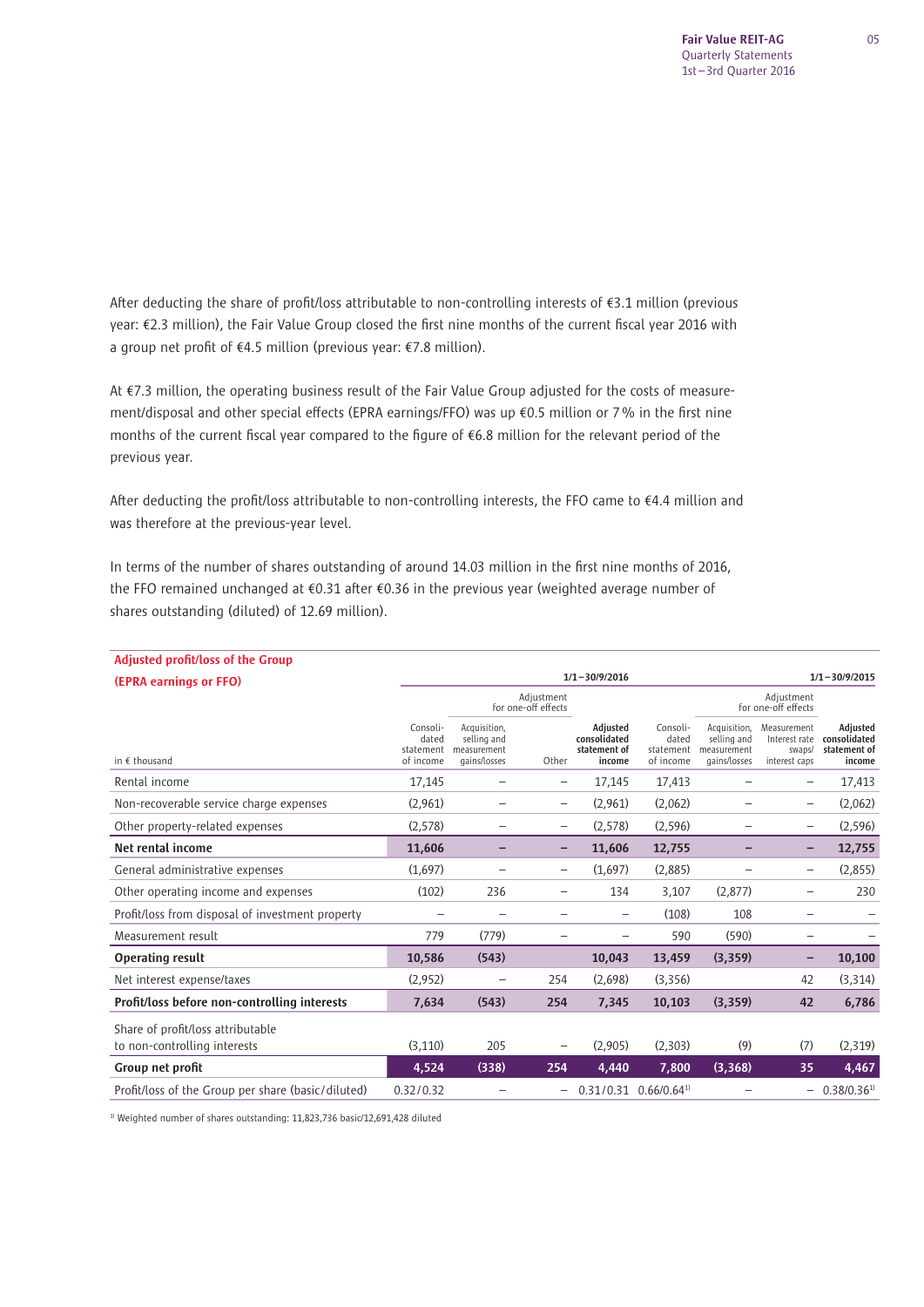| <b>Cash and cash equivalents</b>                         |                   |                   |
|----------------------------------------------------------|-------------------|-------------------|
| in $f$ thousand                                          | $1/1 - 30/9/2016$ | $1/1 - 30/9/2015$ |
| Net cash flow from operating activities                  | 2,165             | 4,535             |
| Net cash flow from investing activities                  | 9,024             | (9,270)           |
| Net cash flow from financing activities                  | (14, 786)         | (7,928)           |
| Change in the basis of consolidation                     |                   | 12,301            |
| Change in cash and cash equivalents                      | (3, 597)          | (12,663)          |
|                                                          |                   |                   |
| Cash and cash equivalents at the beginning of the period | 16,028            | 14,588            |
| Cash and cash equivalents at the end of the period       | 12,431            | 14,226            |

Cash flow from operating activities The net cash flow from operating activities generated in the reporting period came to €2.2 million, which is €2.3 million below the previous-year level. The changes in assets and equity and liabilities resulted in an outflow of  $\epsilon$ 3.0 million following an inflow of  $\epsilon$ 0.1 million in the previous year. Adjusted for the changes in assets and equity and liabilities, the cash flow from operating activities came to €5.2 million following €4.4 million in the previous year.

Cash flow from investing activities Investing activities resulted in a cash inflow of  $€9.0$  million. This resulted from the sale of properties with total cash receipts of €12.3 million and recognized investments in direct investments of  $\xi$ 3.3 million. The cash outflow in the previous year of  $\xi$ 9.3 million was attributable to the receipt of purchase prices totalling €13.1 million, which were counterbalanced by the cash paid for the acquisition of interests in subsidiaries and of properties totalling €22.4 million.

Cash flow from financing activities The cash outflow from financing activities of  $\epsilon$ 14.8 million (previous year: €7.9 million) was largely due to the repayment of liabilities to banks totalling €24.2 million, proceeds from borrowings of  $£13.0$  million and from the payment of the dividends for the fiscal year 2015 of €3.5 million.

Liquidity Cash and cash equivalents in the Group decreased by  $€3.6$  million in the first nine months of the current fiscal year to €12.4 million (previous-year period: decrease of €0.4 million to €14.2 million). The decrease is largely due to the value-adding capital expenditures for the properties in Zittau and Eisenhüttenstadt.

#### Financial position

Assets Total assets amounted to €319.8 million as of 30 September 2016, down 2% on the level as of 31 December 2015 (€330.4 million).

Non-current assets of around €292.9 million accounted for 92% of total assets (31 December 2015: €296.9 million or 90 %). Cash and cash equivalents of €12.4 million accounted for 64 % of current assets of €19.4 million and 6 % of total assets (31 December 2015: €21.7 million). At €7.0 million, receivables and other assets accounted for 36 %. Non-current assets held for sale accounted for €7.5 million or 2 % of total assets (31 December 2015: €11.8 million or 4 % of total assets).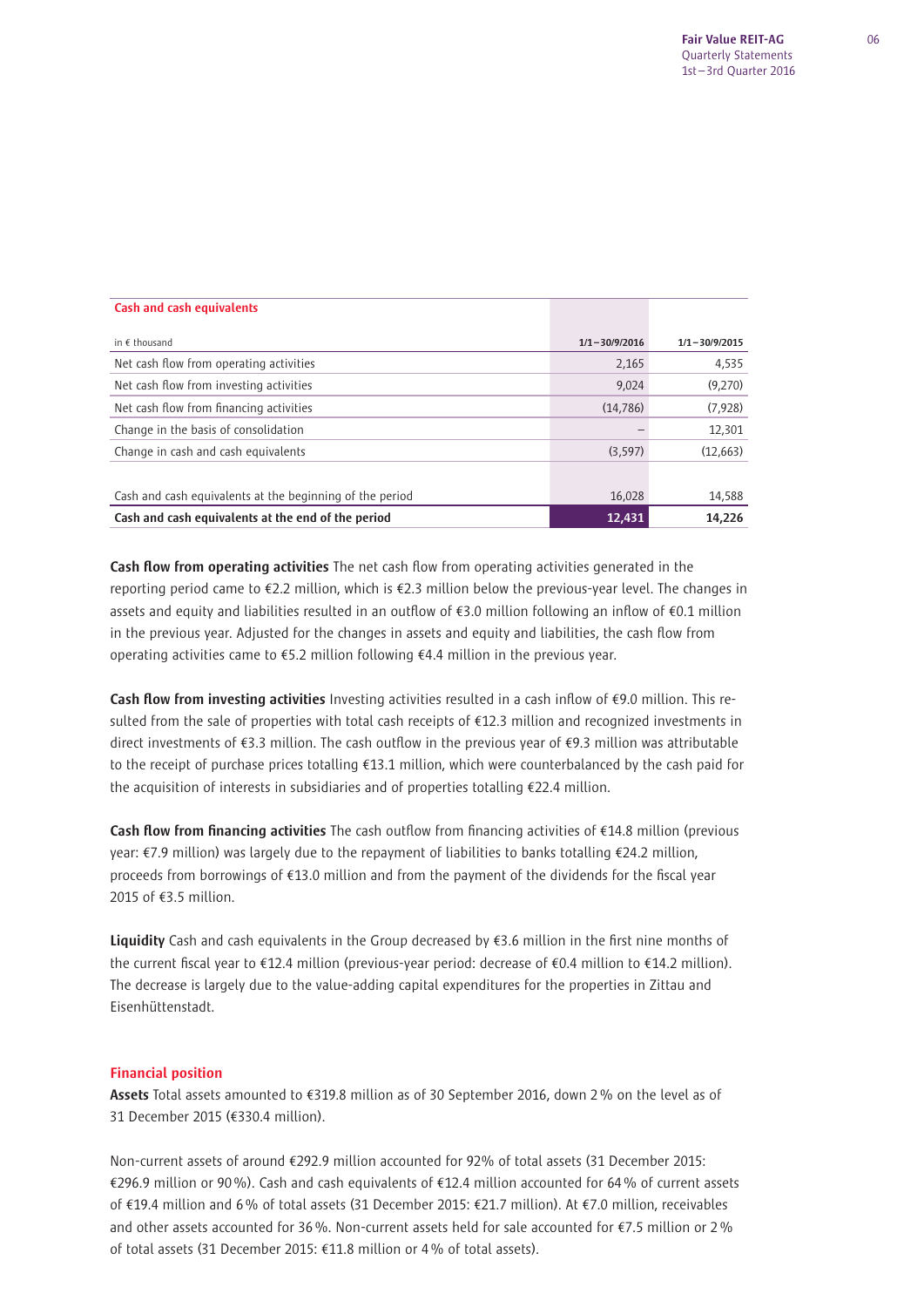Equity and liabilities On 30 September 2016, assets of  $\epsilon$ 118.2 million (37%) were financed by equity attributable to the shareholders of Fair Value REIT-AG and €201.6 million (63 %) by liabilities.

Here it must be taken into account that the non-controlling interests in subsidiaries of  $\epsilon$ 62.8 million were recognised under liabilities pursuant to IFRSs. For the calculation of the minimum equity ratio for the purpose of the REIT law, interests in subsidiaries included in the consolidated financial statements not belonging to the parent company and recognised as debt capital are treated as equity. Group equity adjusted accordingly totalled €181.0 million or 57 % of the total equity and liabilities (31 December 2015: €178.4 million or 54 %).

With immovable assets totalling €291.3 million as of 30 September 2016, the REIT equity ratio amounted to 62.1 % (31 December 2015: 59.6 %).

Financial liabilities The financial liabilities of the Group amounted to €132.9 million on 30 September 2016 or 42 % of total assets (31 December 2015: €144.1 million or 44 %). Of this amount, €9.1 million or 7 % were current (31 December 2015: €18.1 million or 13 %).

Equity/net asset value (NAV) Adding the market values of the Group's properties, taking into account the other items in the statement of financial position, resulted in a net asset value (NAV) as of 30 September 2016 of €118.2 million, compared to €117.3 million as of 31 December 2015.

The 14,029,013 shares outstanding as of the reporting date produced a NAV of €8.43 per share following €8.36 as of 31 December 2015. This NAV is also equivalent to the EPRA-NAV as there are no derivative financial instruments existed.

| NAV in the consolidated statement of financial position    |            |            |
|------------------------------------------------------------|------------|------------|
| in $f$ thousand                                            | 30/9/2016  | 31/12/2015 |
| Market value of properties (including those held for sale) | 291,310    | 299,544    |
| Other assets less other liabilities                        | 26,474     | 27,400     |
| Non-controlling interests                                  | (62, 822)  | (61, 160)  |
| <b>Financial liabilities</b>                               | (132, 926) | (144, 113) |
| Other liabilities                                          | (3,831)    | (4.393)    |
| Net asset value                                            | 118,205    | 117,278    |
| Net asset value per share                                  | 8.43       | 8.36       |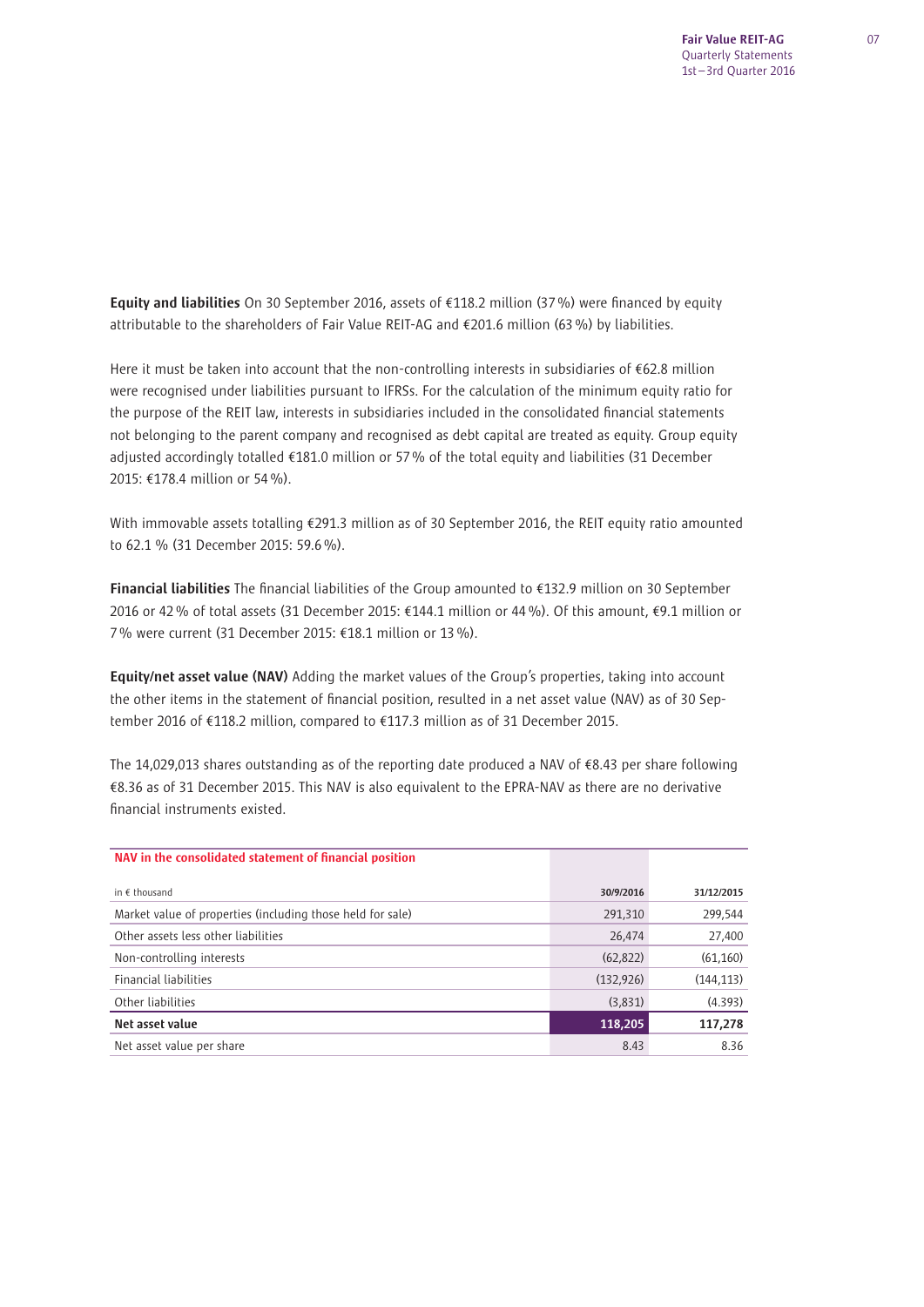## Subsequent Events

On 31 October 2016, Frank Schaich, the long-standing sole Management Board member resigned from the Management Board effective 31 March 2017. He is leaving the Company on the best of terms with the Supervisory Board of the Company in order to devote himself to new tasks in future.

The announcement is connected with Mr. Schaich's resignation from the Management Board of the majority shareholder DEMIRE Deutsche Mittelstand Real Estate AG (DEMIRE) effective at the close of 31 October 2016.

The Supervisory Board appointed Mr. Patrick Kaiser as an additional member of the Management Board of Fair Value REIT-AG for three vears effective 1 November 2016. Mr. Kaiser is currently and will continue to act as commercial director of DEMIRE as well as general manager of DEMIRE Immobilien Management GmbH. Mr. Kaiser took over the role of CFO of Fair Value REIT-AG.

## Risk Report

The Fair Value Group is exposed to a variety of risks on account of its business activities. In addition to economic risks, these primarily relate to rental risks, rental loss risks as well as interest and liquidity risks. The risk management system as well as the Company's general risks are described in detail in Fair Value REIT-AG's 2015 Annual Report.

The Management Board still does not expect any risks to occur in the coming 12 months that could jeopardise the ability of Fair Value REIT-AG to continue as a going concern.

## Forecast Report

The Management Board views the operating business result of the first nine months of the current fiscal year 2016 as confirmation of its guidance for the fiscal year 2016 given in the 2015 annual report. However, in light of the costs for those lease agreements for vacancies that have already been entered into, the Management Board specifies its quidance and, based on the existing portfolio, expects FFO in 2016 at the lower end of the communicated range of between around €10.5 million and €10.8 million before non-controlling interests.

With the share of directly held properties not having changed and thus also the share of non-controlling interests in group earnings, the Management Board expects FFO after non-controlling interests at the lower end of the communicated range of between €6.2 million and €6.5 million for 2016. This corresponds to FFO of between €0.44 and €0.46 per share currently outstanding.

The target dividend for 2016 remains unchanged at €0.25 per share outstanding.

Munich, 8 November 2016

Fair Value REIT-AG

.<br>Uhoidh /

Frank Schaich, CEO **Patrick Kaiser, CFO**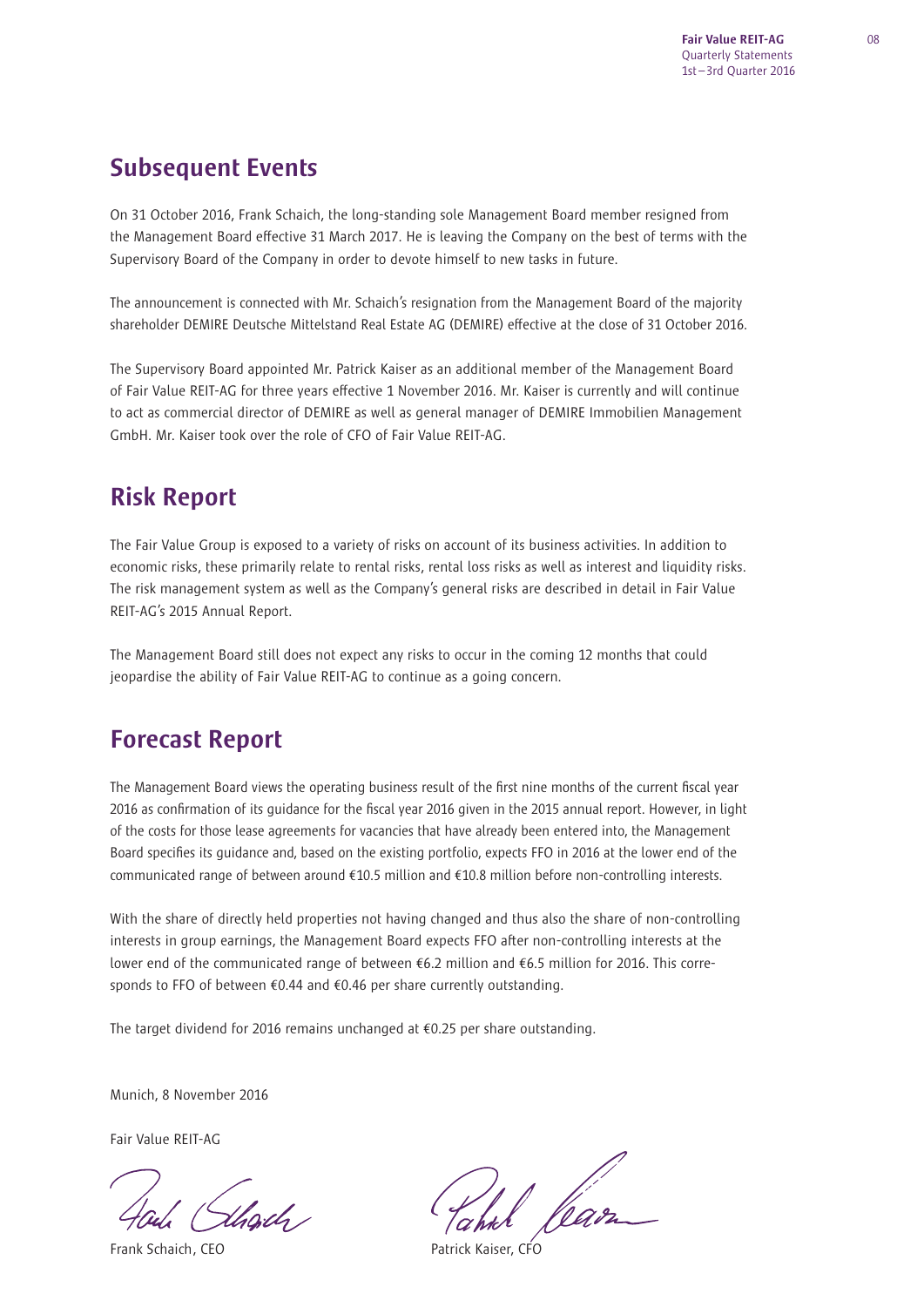# Consolidated Interim Financial Statements

## Consolidated Statement of Financial Position

| <b>Consolidated statement of financial position</b> |                 |                   |
|-----------------------------------------------------|-----------------|-------------------|
|                                                     |                 |                   |
| in € thousand                                       | 30/9/2016       | 31/12/2015        |
| <b>Assets</b>                                       |                 |                   |
|                                                     |                 |                   |
| Non-current assets                                  |                 |                   |
| Intangible assets                                   | 76              | 78                |
| Property, plant and equipment                       | 26              | 26                |
| Investment property                                 | 283,805         | 287,794           |
| Other receivables                                   | 9,020           | 9,016             |
| <b>Total non-current assets</b>                     | 292,927         | 296,914           |
|                                                     |                 |                   |
| <b>Current assets</b>                               |                 |                   |
| Trade receivables                                   | 3,396           | 2,757             |
| Income tax receivables                              | 10              | 22                |
| Other receivables                                   | 3,553           | 2,895             |
| Cash and cash equivalents                           | 12,431          | 16,028            |
| <b>Total current assets</b>                         | 19,390          | 21,702            |
|                                                     |                 |                   |
| Non-current assets held for sale                    | 7,505           | 11,750            |
| <b>Total assets</b>                                 | 319,822         | 330,366           |
|                                                     |                 |                   |
| <b>Equity and liabilities</b>                       |                 |                   |
|                                                     |                 |                   |
| Equity                                              |                 |                   |
| Issued capital                                      | 28,221          | 28,221            |
| Capital reserves                                    | 99,639          | 99,729            |
| Revaluation reserve                                 | (16)            | (16)              |
| Loss carryforward                                   | (9,241)         | (10, 258)         |
| Treasury shares                                     | (398)           | (398)             |
| <b>Total equity</b>                                 | 118,205         | 117,278           |
|                                                     |                 |                   |
| <b>Non-current liabilities</b>                      |                 |                   |
| Non-controlling interests                           | 62,822          | 61,160            |
| <b>Financial liabilities</b>                        | 123,785         | 125,995           |
| Other liabilities                                   | $\overline{3}$  | 1,076             |
| <b>Total non-current assets</b>                     | 186,610         | 188,231           |
| <b>Current liabilities</b>                          |                 |                   |
|                                                     |                 |                   |
| Provisions<br><b>Financial liabilities</b>          | 253             | 743               |
| Trade payables                                      | 9,141           | 18,118            |
| Other liabilities                                   | 1,785           | 2,679             |
| <b>Total current liabilities</b>                    | 3,828<br>15,007 | 3,317             |
| <b>Total equity and liabilities</b>                 | 319,822         | 24,857<br>330,366 |
|                                                     |                 |                   |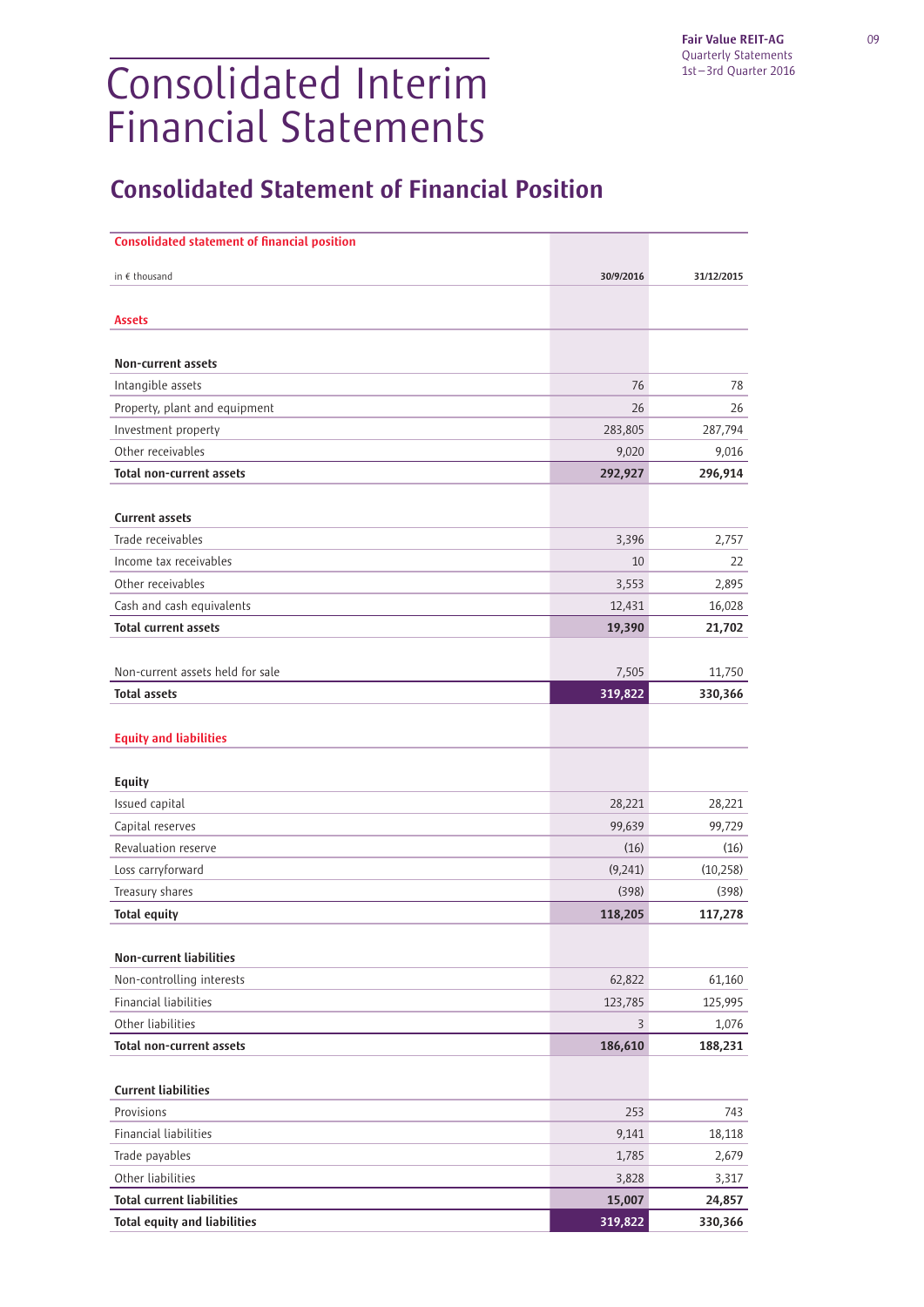## Consolidated Statement of Income

| <b>Consolidated statement of income</b>                        |                   |                   |
|----------------------------------------------------------------|-------------------|-------------------|
| in € thousand                                                  | $1/1 - 30/9/2016$ | $1/1 - 30/9/2015$ |
| Rental income                                                  | 17,145            | 17,413            |
| Service charge income                                          | 3,474             | 3,962             |
| Ground rent                                                    | (6)               |                   |
| Service charge expenses                                        | (6, 429)          | (6,024)           |
| Other property-related expenses                                | (2, 578)          | (2, 596)          |
| Net rental income                                              | 11,606            | 12,755            |
|                                                                |                   |                   |
| <b>General administrative expenses</b>                         | (1,697)           | (2,885)           |
|                                                                |                   |                   |
| Other operating income                                         | 216               | 4,068             |
| Other operating expenses                                       | (318)             | (961)             |
| Other operating income less other operating expenses           | (102)             | 3,107             |
| Net income from the disposal of investment property            | 12,275            |                   |
| Expenses in connection with investment property liabilities    | (12, 275)         | (108)             |
| Gain on the the disposal of investment property                |                   | (108)             |
|                                                                |                   |                   |
| Measurement gains                                              | 850               | 590               |
| Measurement losses                                             | (71)              |                   |
| Measurement result                                             | 779               | 590               |
|                                                                |                   |                   |
| <b>Operating result</b>                                        | 10,586            | 13,459            |
| Share of profit/loss attributable to non-controlling interests | (3, 110)          | (2,303)           |
| Net interest expense                                           | (2,948)           | (3,356)           |
| <b>Financial result</b>                                        | (6,058)           | (5,659)           |
|                                                                |                   |                   |
| Group profit before taxes                                      | 4,528             | 7,800             |
| Income taxes                                                   | (4)               |                   |
|                                                                |                   |                   |
| Group net profit                                               | 4,524             | 7,800             |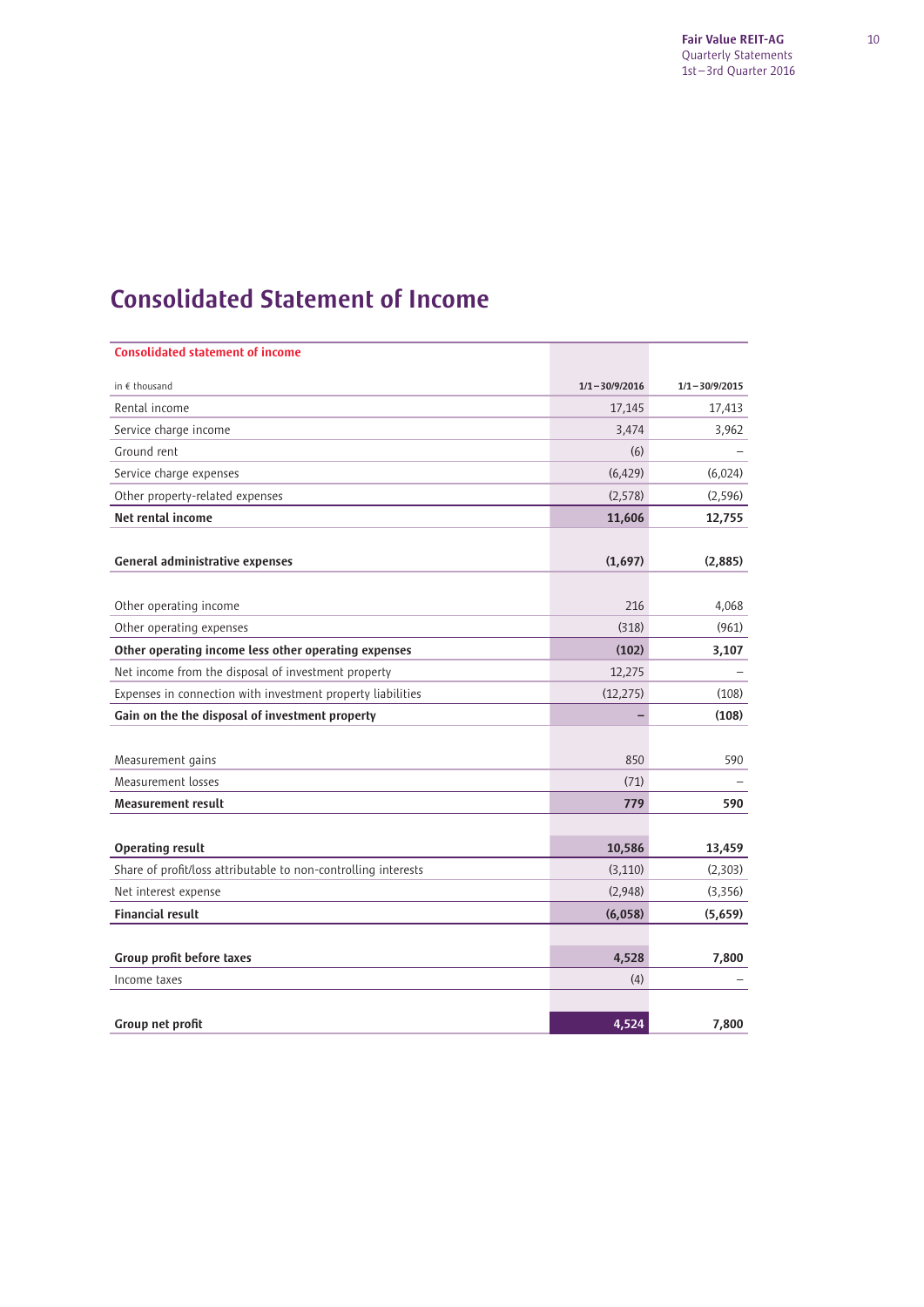Fair Value REIT-AG Quarterly Statements 1st – 3rd Quarter 2016

## Consolidated Statement of Comprehensive Income

| <b>Consolidated statement of comprehensive income</b>                    |                   |                   |
|--------------------------------------------------------------------------|-------------------|-------------------|
| in $f$ thousand                                                          | $1/1 - 30/9/2016$ | $1/1 - 30/9/2015$ |
| Group net profit                                                         | 4,524             | 7,800             |
| Other comprehensive income                                               |                   |                   |
| Gains $(+)$ / losses $(-)$ from cash flow hedges                         |                   |                   |
| minus non-controlling interests – gains $(-)$ / losses $(+)$             |                   |                   |
| Gains $(+)$ / losses $(-)$ from cash flow hedges of associated companies |                   |                   |
| Total other comprehensive income                                         |                   |                   |
|                                                                          |                   |                   |
| Total comprehensive income                                               | 4,524             | 7,800             |

## Consolidated Statement of Changes in Equity

| in $f$ thousand<br>except for outstanding shares | Number of<br>outstanding<br>shares | Issued<br>capital | Capital<br>reserves | Treasury<br>shares       | Revaluation<br>reserve | Retained<br>earnings | Total   |
|--------------------------------------------------|------------------------------------|-------------------|---------------------|--------------------------|------------------------|----------------------|---------|
| As of 1 January 2015                             | 9,325,572                          | 18,814            | 74,387              | (398)                    | (18)                   | (14, 512)            | 78,273  |
| Equity instrument                                |                                    |                   | 90                  |                          |                        | -                    | 90      |
| Capital increase                                 | 4,703,441                          | 9,407             | 25,287              | $\overline{\phantom{0}}$ |                        | -                    | 34,694  |
| Dividends                                        |                                    |                   |                     |                          | -                      | (2,331)              | (2,331) |
| Group net profit                                 |                                    |                   |                     |                          | -                      | 7,800                | 7,800   |
|                                                  |                                    |                   |                     |                          |                        |                      |         |
| As of 30 September 2015                          | 14,029,013                         | 28,221            | 99,764              | (398)                    | (18)                   | (9,043)              | 118,527 |
|                                                  |                                    |                   |                     |                          |                        |                      |         |
| As of 1 January 2016                             | 14,029,013                         | 28,221            | 99,729              | (398)                    | (16)                   | (10, 258)            | 117,278 |
| Group profit after taxes                         |                                    |                   |                     |                          | -                      | 4,524                | 4,524   |
| Dividends                                        |                                    |                   |                     |                          |                        | (3,507)              | (3,507) |
| Equity instrument                                |                                    |                   | (90)                | $\overline{\phantom{0}}$ |                        |                      | (90)    |

#### Consolidated statement of changes in equity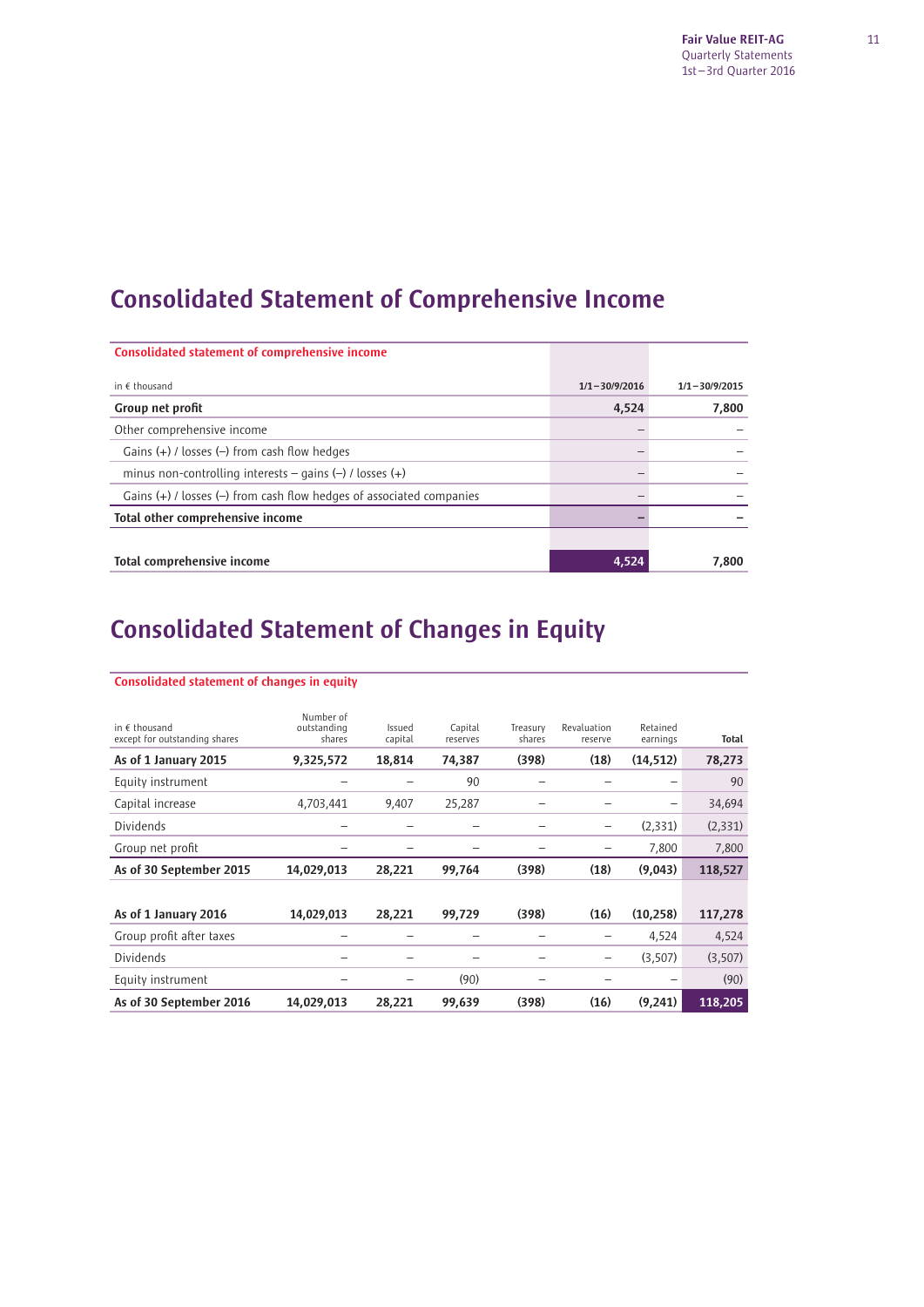## Consolidated Statement of Cash Flows

| <b>Consolidated statement of cash flows</b>                                            |                   |                   |
|----------------------------------------------------------------------------------------|-------------------|-------------------|
| in $\epsilon$ thousand                                                                 | $1/1 - 30/9/2016$ | $1/1 - 30/9/2015$ |
| Group net profit/loss                                                                  | 4,524             | 7,800             |
| Interest expenses                                                                      | 2,983             | 3,365             |
| Interest income                                                                        | (35)              | (9)               |
| Depreciation of property, plant and equipment and amortisation<br>of intangible assets | $\overline{2}$    | 32                |
| (Gains) Losses on the disposal of investment property                                  |                   | 108               |
| Measurement result                                                                     | (779)             | (590)             |
| Financing costs                                                                        | 15                |                   |
| Non-cash income from the acquisition of non-controlling interests                      |                   | (3,607)           |
| Other non-cash expenses and income                                                     | 92                | 208               |
| Shares of proft/loss attributable to non-controlling interests                         | 3,110             | 2,303             |
| Distributions to non-controlling interests                                             | (1, 468)          | (1, 472)          |
| Interest paid                                                                          | (3,307)           | (3,757)           |
| Interest received                                                                      | 46                | 9                 |
| Changes in assets and equity and liabilities                                           |                   |                   |
| (Increase) / Decrease in trade receivables                                             | (639)             | 588               |
| (Increase) / Decrease in other assets                                                  | (709)             | 427               |
| (Decrease) / Increase in provisions                                                    | (490)             | 108               |
| (Decrease) / Increase in trade payables                                                | (894)             | (665)             |
| (Decrease) / Increase in other liabilities                                             | (286)             | (313)             |
| Net cash flow from operating activities                                                | 2,165             | 4,535             |
| Cash paid for the purchase of interests in subsidiaries                                |                   | (12, 274)         |
| Investments in investment properties                                                   | (3,251)           | (10, 100)         |
| Proceeds from disposal of investment properties / assets under construction            | 12,275            | 13,132            |
| Purchase of property, plant and equipment and intangible assets                        |                   | (28)              |
| Net cash flow from investing activities                                                | 9,024             | (9,270)           |
| Payments to non-controlling interests                                                  |                   | (1,842)           |
| Severance payments to former non-controlling interests                                 | 20                |                   |
| Proceeds from borrowings                                                               | 13,000            | 8,283             |
| Repayment of financial liabilities                                                     | (24, 209)         | (44,970)          |
| Reversal of interest rate hedge                                                        |                   | (1,853)           |
| Dividend payments                                                                      | (3,507)           | (2, 331)          |
| Capital increase                                                                       | (90)              | 34,785            |
| Net cash flow from financing activities                                                | (14, 786)         | (7, 928)          |
| Change in the basis of consolidation                                                   |                   | 12,301            |
| Change in cash and cash equivalents                                                    | (3, 597)          | (12,663)          |
|                                                                                        |                   |                   |
| Cash and cash equivalents at the beginning of the period                               | 16,028            | 14,588            |
| Cash and cash equivalents at the end of the period                                     | 12,431            | 14,226            |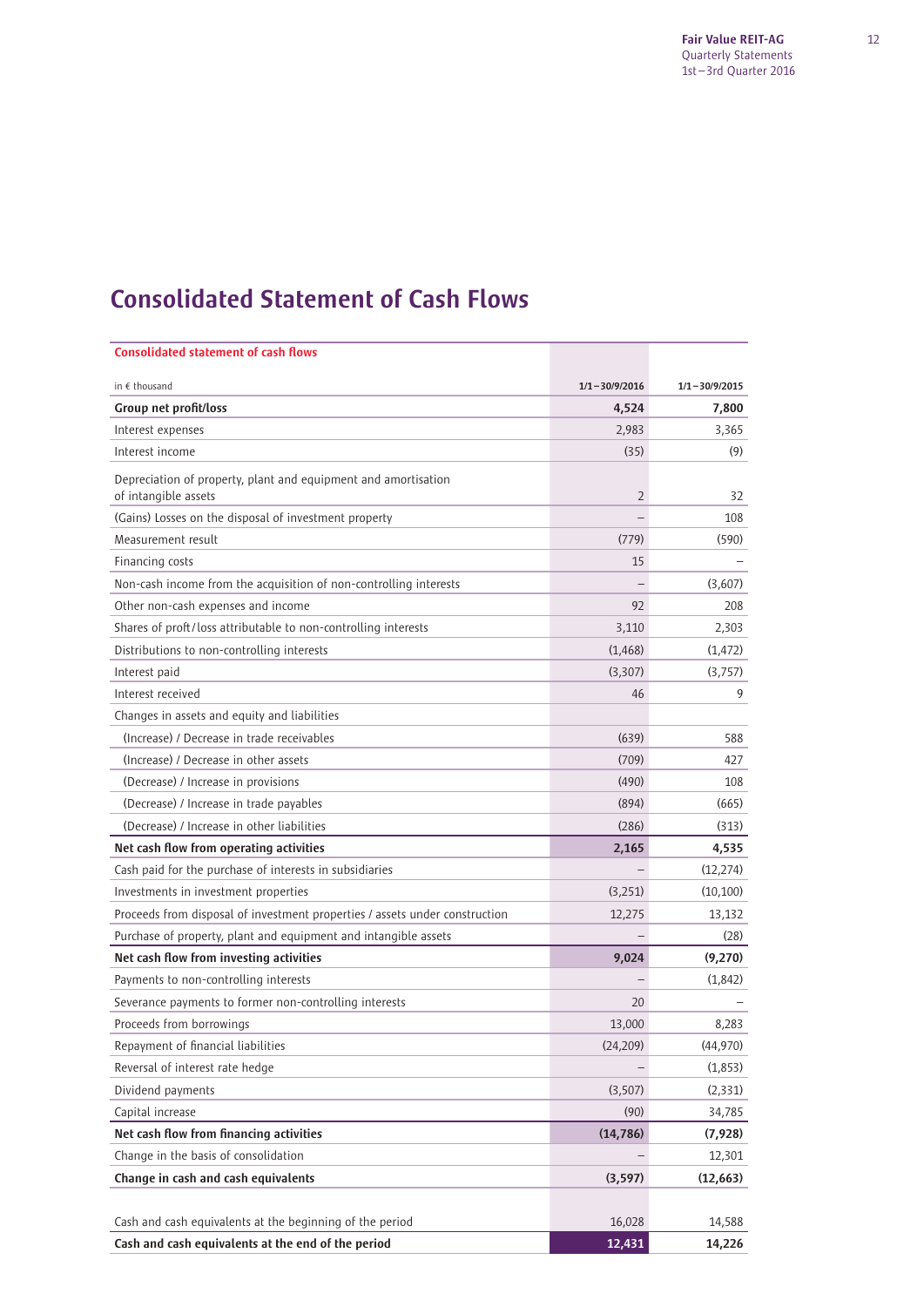## **Notes**

## (1) General corporate information

Fair Value REIT-AG is a stock corporation founded and based in Germany. The Company does not have any branch offices. Following its registration as a stock corporation on 12 July 2007, Fair Value REIT-AG (the "Company") has been listed on the stock exchange since 16 November 2007. It qualified as a real estate investment trust (REIT) on 6 December 2007. The shares of Fair Value REIT-AG are publicly traded. The registered offices of the Company have been located in Gräfelfing in the Munich district since 5 October 2016.

As a real estate investment firm, the Company concentrates on the acquisition and management of commercial property in Germany. Its investing activities focus on retail and office property at secondary locations. Fair Value REIT-AG invests directly in real estate as well as indirectly via the acquisition of investments in real estate partnerships. Information on the group structure is presented in note 2.

Due to its investment in a total of nine (31 December 2015: ten) closed-end real estate funds as well as six additional entities, the Company is required to prepare consolidated financial statements.

### (2) Significant accounting, measurement and consolidation methods

Basis of presentation of the financial statements The interim consolidated financial statements of Fair Value REIT-AG were prepared in accordance with the International Financial Reporting Standards ("IFRSs") of the International Accounting Standards Board (IASB), taking into account IAS 34 "Interim Financial Reporting".

Accordingly, certain information and disclosures that would usually be included in the financial statements have either been shortened or omitted. As a result, these interim financial statements do not contain all the information and disclosures required of year-end consolidated financial statements in accordance with IFRSs. The accounting policies applied for the interim consolidated financial statements are the same as those for the last consolidated financial statements at the end of the fiscal year. A detailed description of the accounting principles is contained in the notes to the consolidated financial statements in the annual report for 2015.

The interim consolidated financial statements are generally prepared in accordance with the historical cost convention, except for investment property which was measured at fair value. The interim consolidated financial statements are presented in euros. Unless otherwise specified, all amounts are stated in thousands of euro (€ thousand).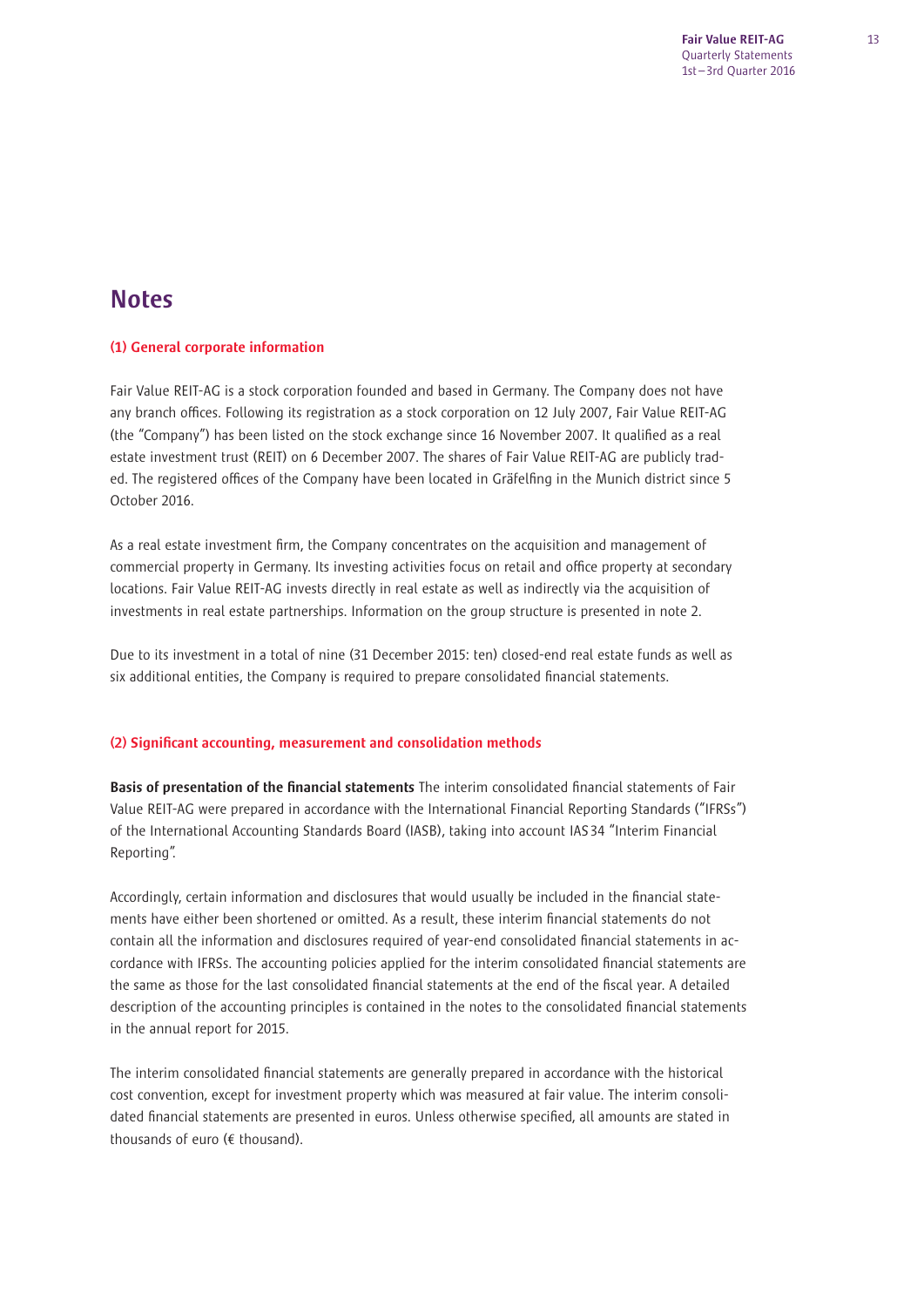Comparative figures The statement of financial position uses the figures as of the reporting date 31 December 2015 as comparative figures. The comparative figures in the statement of income, the statement of comprehensive income, the statement of changes in equity and the statement of cash flows as well as the other overviews relate to the period from 1 January to 30 September 2015.

Consolidation principles and basis of consolidation All subsidiaries are included in the consolidated financial statements.

As of 30 September 2016, the basis of consolidation was as follows:

| Share of voting rights in %                                         | Share as of<br>30/9/2016 | Share as of<br>31/12/2015 |
|---------------------------------------------------------------------|--------------------------|---------------------------|
| GP Value Management GmbH, Munich ("GPVM")                           | 100.00                   | 100.00                    |
| BBV3 Geschäftsführungs-GmbH & Co. KG, Munich ("FV03")               | 100.00                   | 100.00                    |
| BBV 6 Geschäftsführungs-GmbH & Co. KG, Munich ("FV06")              | 100.00                   | 100.00                    |
| BBV9 Geschäftsführungs-GmbH & Co. KG, Munich ("FV09")               | 100.00                   | 100.00                    |
| BBV 10 Geschäftsführungs-GmbH & Co. KG, Munich ("FV10")             | 100.00                   | 100.00                    |
| BBV 14 Geschäftsführungs-GmbH & Co. KG, Munich ("FV14")             | 100.00                   | 100.00                    |
| BBV Immobilien-Fonds Nr. 3 GmbH & Co. KG, Munich ("BBV03")          |                          | 80.05                     |
| IC Fonds & Co. Büropark Teltow KG, Munich ("IC07")                  | 78.16                    | 78.16                     |
| BBV Immobilien-Fonds Nr. 6 GmbH & Co. KG, Munich ("BBV06")          | 62.22                    | 62.22                     |
| BBV Immobilien-Fonds Nr. 8 GmbH & Co. KG, Munich ("BBV08")          | 58.02                    | 58.02                     |
| IC Fonds & Co. Gewerbeportfolio Deutschland 13. KG, Munich ("IC13") | 57.37                    | 57.37                     |
| IC Fonds & Co. SchmidtBank-Passage KG, Munich ("IC12")              | 53.95                    | 53.95                     |
| BBV Immobilien-Fonds Nr. 14 GmbH & Co. KG, Munich ("BBV 14")        | 50.78                    | 50.78                     |
| IC Fonds & Co. Gewerbeobjekte Deutschland 15. KG, Munich ("IC15")   | 48.17                    | 48.17                     |
| BBV Immobilien-Fonds Nr. 10 GmbH & Co. KG, Munich ("BBV 10")        | 44.96                    | 44.96                     |
| BBV Immobilien-Fonds Erlangen GbR, Munich ("BBV02")                 | 42.02                    | 42.02                     |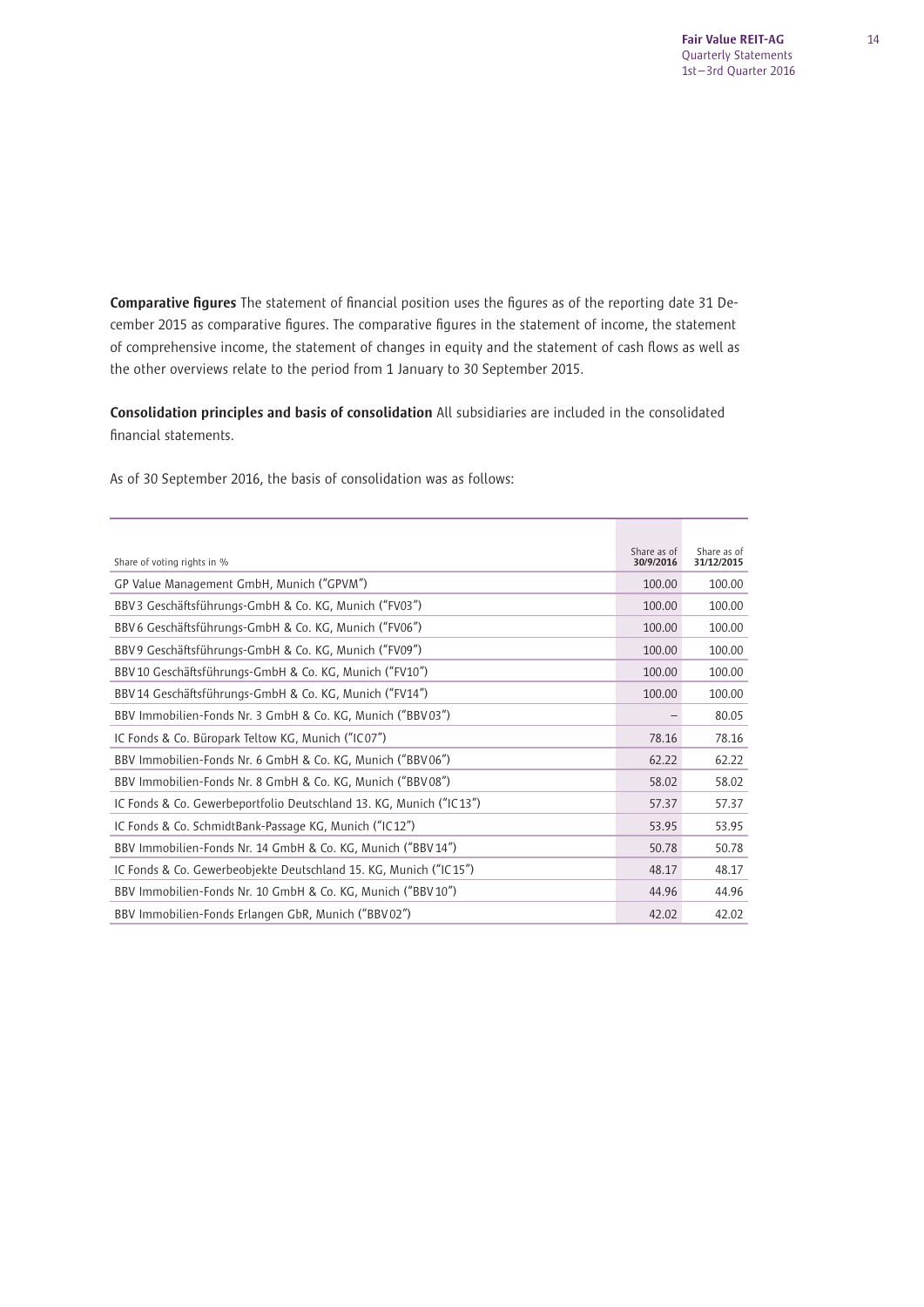## (3) Segment revenue and profit/loss

|                                                                |                 | $1/1 - 30/9/2016$   |                 | $1/1 - 30/9/2015$   |
|----------------------------------------------------------------|-----------------|---------------------|-----------------|---------------------|
| in $\epsilon$ thousand                                         | Segment revenue | Segment profit/loss | Segment revenue | Segment profit/loss |
|                                                                |                 |                     |                 |                     |
| Direct investments                                             | 4,395           | 2,632               | 3,003           | 2,374               |
| Subsidiaries                                                   | 16,218          | 8,730               | 18,372          | 10,381              |
| Total segment revenue and profit/loss                          | 20,613          | 11,362              | 21,375          | 12,755              |
| Central administrative expenses and other                      |                 | (780)               |                 | 704                 |
| Net interest expense                                           |                 | (2,948)             |                 | (3,356)             |
| Share of profit/loss attributable to non-controlling interests |                 | (3, 110)            |                 | (2,303)             |
| Group net profit/loss                                          | —               | 4,524               |                 | 7,800               |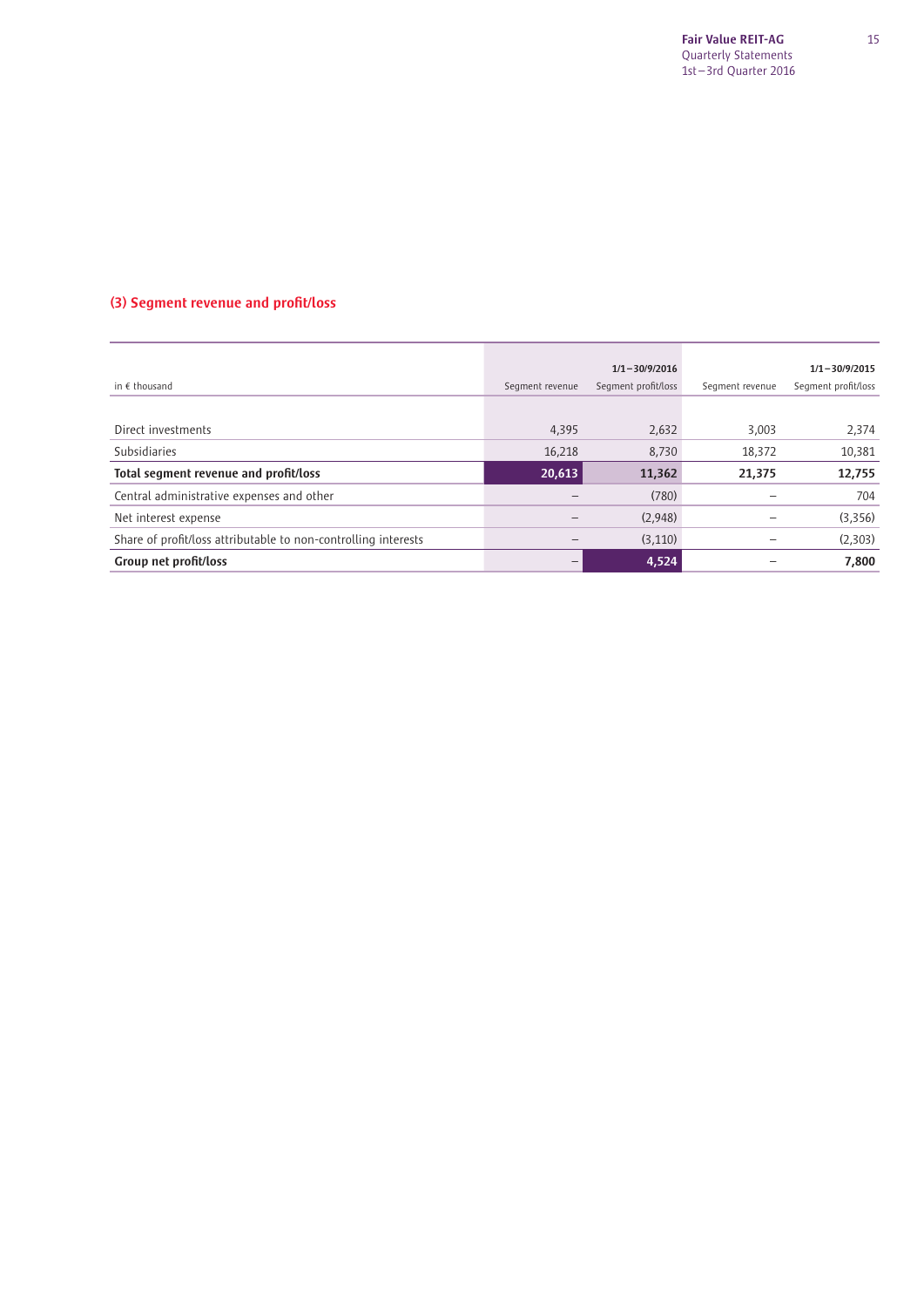The table below shows the profit and loss statements of the segments; the "Subsidiaries" segment has been broken down by fund company.

### Profit and loss statement by segment as of 30 September 2016

|                                                                | Direct<br>investments    |                          |                          |                          |                          |  |
|----------------------------------------------------------------|--------------------------|--------------------------|--------------------------|--------------------------|--------------------------|--|
| in € thousand                                                  | <b>FV AG</b>             | IC07                     | IC12                     | IC13                     | IC15                     |  |
| Rental income                                                  | 3,712                    | 554                      | 445                      | (2)                      | 1,473                    |  |
| Service charge income                                          | 683                      | 204                      | 296                      | (15)                     | 170                      |  |
| Segment revenue                                                | 4,395                    | 758                      | 741                      | (17)                     | 1,643                    |  |
| Service charge expenses                                        | (1, 142)                 | (292)                    | (338)                    | 31                       | (471)                    |  |
| Other property-related expenses                                | (324)                    | (117)                    | (26)                     | 7                        | (523)                    |  |
| Segment-related administrative expenses                        | (220)                    | (45)                     | (34)                     | (42)                     | (111)                    |  |
| Other operating expenses and income (net)                      | (51)                     | 18                       | (2)                      | 80                       | 105                      |  |
| Gain from disposal of investment property                      |                          | $\overline{\phantom{0}}$ | $\overline{\phantom{0}}$ | $\overline{\phantom{m}}$ | $\overline{\phantom{0}}$ |  |
| Measurement gains                                              | 20                       | $\overline{\phantom{0}}$ |                          |                          |                          |  |
| Measurement losses                                             | (46)                     | $\overline{\phantom{m}}$ | $\overline{\phantom{0}}$ | $\overline{\phantom{m}}$ | $\overline{\phantom{0}}$ |  |
| Segment profit/loss                                            | 2,632                    | 322                      | 341                      | 59                       | 643                      |  |
|                                                                |                          |                          |                          |                          |                          |  |
| Central administrative expenses                                | (822)                    |                          |                          |                          |                          |  |
| Other expenses                                                 | $\overline{\phantom{m}}$ | $\qquad \qquad -$        | $\overline{\phantom{0}}$ |                          |                          |  |
| Other income from investments                                  | 1,577                    | $\overline{\phantom{0}}$ |                          | -                        | $\overline{\phantom{0}}$ |  |
| Net interest expense                                           | (816)                    | (7)                      | (68)                     |                          | (151)                    |  |
| Share of profit/loss attributable to non-controlling interests | $\equiv$                 |                          |                          | $\overline{\phantom{m}}$ | $\qquad \qquad -$        |  |
| Income taxes                                                   |                          |                          |                          |                          | $\overline{\phantom{0}}$ |  |
| Group net profit                                               | 2,571                    | 315                      | 273                      | 59                       | 492                      |  |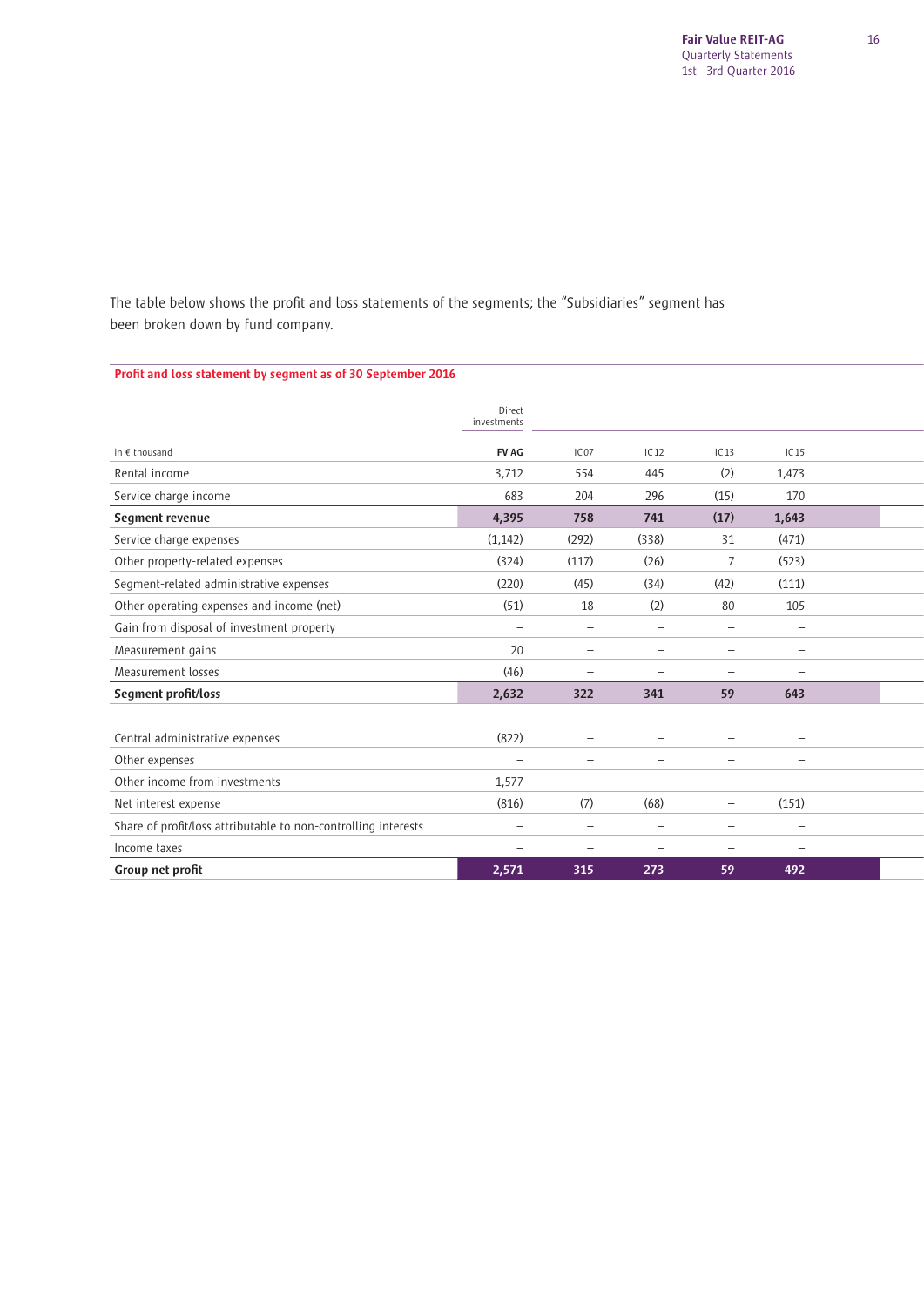|                          |                          |                          |                          |                          | Subsidiaries             |                          |          |
|--------------------------|--------------------------|--------------------------|--------------------------|--------------------------|--------------------------|--------------------------|----------|
| BBV02                    | BBV06                    | BBV08                    | <b>BBV10</b>             | <b>BBV14</b>             | Total                    | Reconciliation           | Group    |
| $\overline{\phantom{0}}$ | 857                      | 1,749                    | 4,696                    | 3,661                    | 13,433                   | -                        | 17,145   |
| -                        | 67                       | 67                       | 1,066                    | 930                      | 2,785                    | -                        | 3,468    |
|                          | 924                      | 1,816                    | 5,762                    | 4,591                    | 16,218                   | -                        | 20,613   |
| (6)                      | (266)                    | (425)                    | (1,943)                  | (1, 336)                 | (5,046)                  | (241)                    | (6, 429) |
| $\overline{\phantom{0}}$ | (161)                    | (667)                    | (702)                    | (303)                    | (2, 492)                 | 238                      | (2, 578) |
| (10)                     | (89)                     | (123)                    | (146)                    | (132)                    | (732)                    | 77                       | (875)    |
| $\overline{\phantom{0}}$ | $\overline{2}$           | (229)                    | (10)                     | 13                       | (23)                     | (28)                     | (102)    |
| -                        | $\overline{\phantom{0}}$ | $\overline{\phantom{0}}$ | $\overline{\phantom{0}}$ | $\qquad \qquad -$        | $\overline{\phantom{0}}$ | $\qquad \qquad -$        |          |
| —                        | 830                      |                          |                          |                          | 830                      | -                        | 850      |
| -                        | (25)                     |                          | $\overline{\phantom{0}}$ | $\qquad \qquad -$        | (25)                     | $\qquad \qquad -$        | (71)     |
| (16)                     | 1,215                    | 372                      | 2,961                    | 2,833                    | 8,730                    | 46                       | 11,408   |
|                          |                          |                          |                          |                          |                          |                          |          |
|                          |                          |                          |                          |                          |                          |                          | (822)    |
| $\overline{\phantom{0}}$ | $\overline{\phantom{0}}$ | $\overline{\phantom{0}}$ | $\overline{\phantom{0}}$ | $\overline{\phantom{0}}$ | $\overline{\phantom{0}}$ | $\overline{\phantom{0}}$ |          |
| -                        | $\overline{\phantom{0}}$ | $\overline{\phantom{0}}$ |                          | -                        | -                        | (1, 577)                 |          |
| -                        | -                        | (262)                    | (1,287)                  | (359)                    | (2, 134)                 | 2                        | (2,948)  |
| $\overline{\phantom{0}}$ | $\overline{\phantom{0}}$ | $\overline{\phantom{0}}$ |                          | $\overline{\phantom{0}}$ | $\qquad \qquad -$        | (3, 110)                 | (3, 110) |
| $\overline{\phantom{0}}$ | -                        |                          |                          | -                        | $\overline{\phantom{0}}$ | (4)                      | (4)      |
| (16)                     | 1,215                    | 110                      | 1,674                    | 2,474                    | 6,596                    | (4, 643)                 | 4,524    |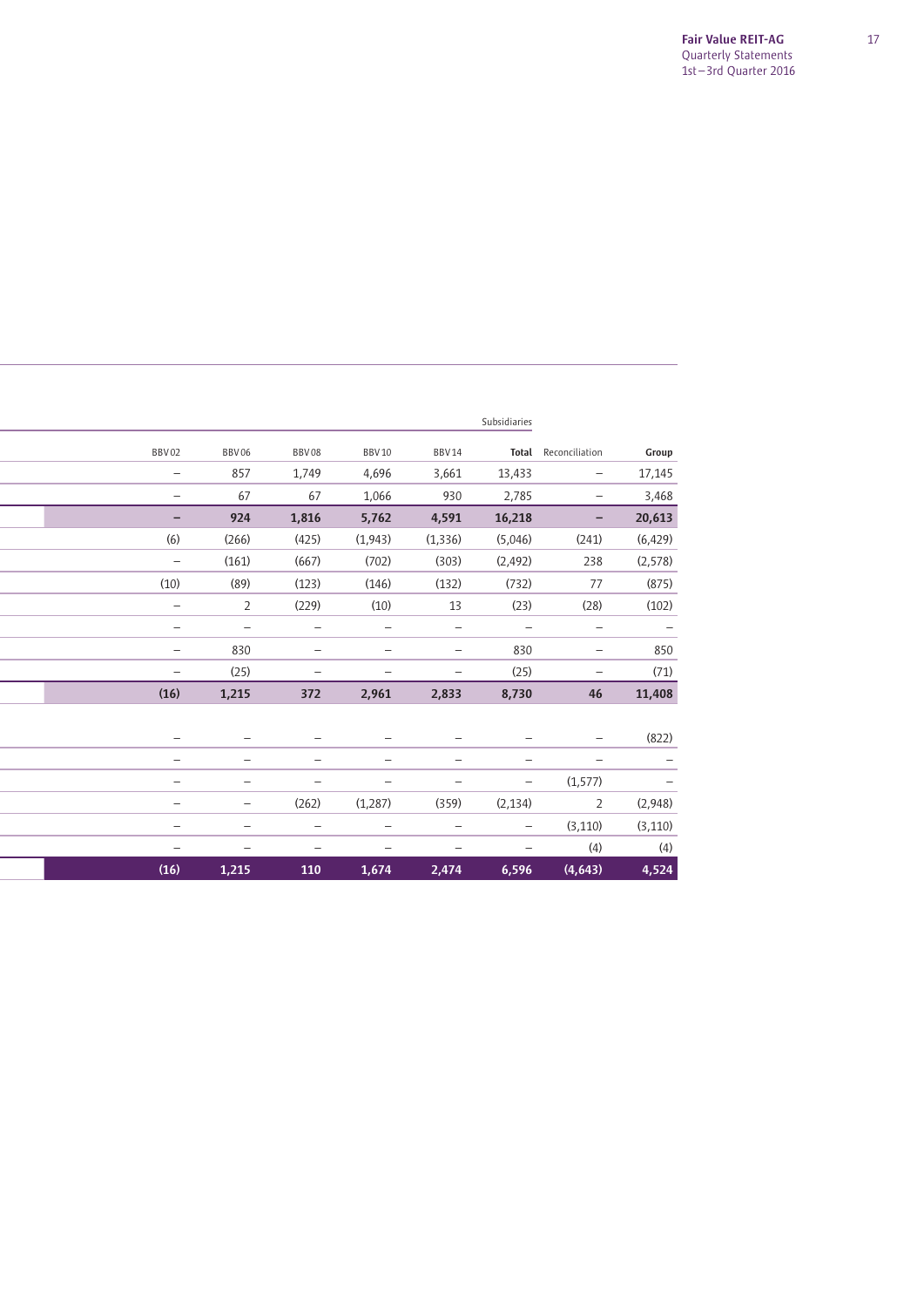### Profit and loss statement by segment as of 30 September 2015

|                                                                | Direct<br>investments    |                          |                          |                          |                          |  |
|----------------------------------------------------------------|--------------------------|--------------------------|--------------------------|--------------------------|--------------------------|--|
| in $f$ thousand                                                | <b>FV AG</b>             | IC07                     | IC12                     | IC13                     | IC15                     |  |
| Rental income                                                  | 2,476                    | 537                      | 523                      | 941                      | 1.839                    |  |
| Service charge income                                          | 527                      | 197                      | 302                      | 290                      | 177                      |  |
| Segment revenue                                                | 3,003                    | 734                      | 825                      | 1,231                    | 2,016                    |  |
| Service charge expenses                                        | (561)                    | (264)                    | (304)                    | (457)                    | (326)                    |  |
| Other property-related expenses                                | (68)                     | (123)                    | (96)                     | (234)                    | (138)                    |  |
| Segment-related administrative expenses                        | (150)                    | (46)                     | (32)                     | (253)                    | (92)                     |  |
| Other operating expenses and income (net)                      | (712)                    | 23                       | 5                        | 33                       | 66                       |  |
| Gain from disposal of investment property                      | $\overline{\phantom{0}}$ | $\overline{\phantom{0}}$ | $\overline{\phantom{0}}$ | (950)                    | (1,080)                  |  |
| Measurement gains                                              | 590                      |                          |                          |                          |                          |  |
| Measurement losses                                             |                          | $\overline{\phantom{0}}$ | $\overline{\phantom{0}}$ | $\overline{\phantom{0}}$ | $\overline{\phantom{0}}$ |  |
| Segment profit/loss                                            | 2,102                    | 324                      | 398                      | (630)                    | 446                      |  |
|                                                                |                          |                          |                          |                          |                          |  |
| Central administrative expenses                                | (1, 503)                 |                          |                          |                          |                          |  |
| Other expenses                                                 | $\overline{\phantom{0}}$ | $\overline{\phantom{0}}$ | $\overline{\phantom{0}}$ | $\overline{\phantom{0}}$ | $\overline{\phantom{0}}$ |  |
| Other income from investments                                  | 991                      | -                        |                          | ۳                        | -                        |  |
| Net interest expense                                           | (899)                    | (14)                     | (70)                     | (293)                    | (330)                    |  |
| Share of profit/loss attributable to non-controlling interests | -                        | $\overline{\phantom{0}}$ | $\overline{\phantom{0}}$ | $\overline{\phantom{0}}$ | $\overline{\phantom{0}}$ |  |
| Income taxes                                                   |                          | $\overline{\phantom{0}}$ |                          |                          | $\overline{\phantom{0}}$ |  |
| Group net profit                                               | 691                      | 310                      | 328                      | (923)                    | 116                      |  |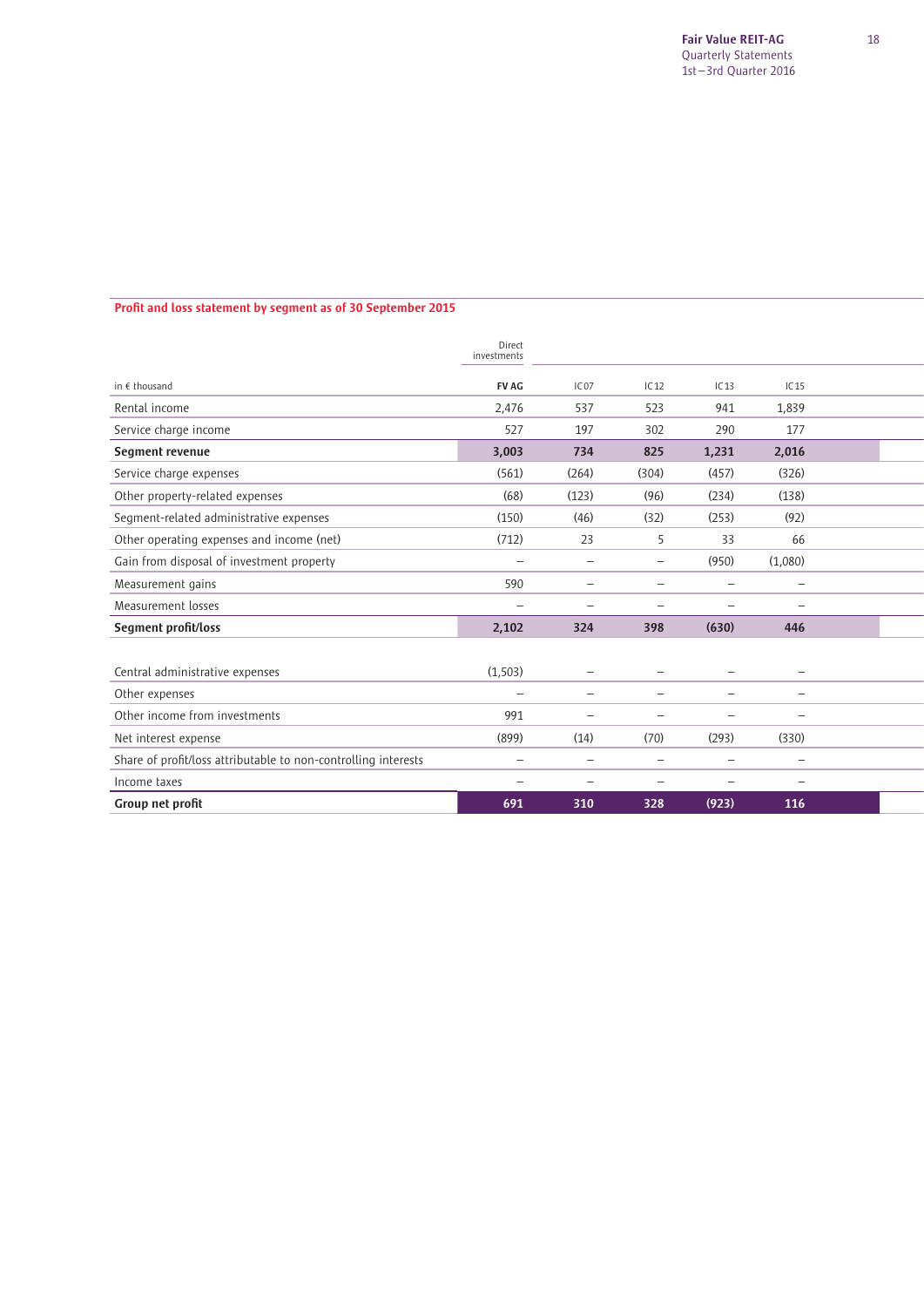|                          |                          |                          |                          |                          |                          | Subsidiaries             |                          |          |
|--------------------------|--------------------------|--------------------------|--------------------------|--------------------------|--------------------------|--------------------------|--------------------------|----------|
| BBV02                    | BBV03                    | <b>BBV06</b>             | <b>BBV08</b>             | <b>BBV10</b>             | <b>BBV14</b>             | Total                    | Reconciliation           | Group    |
|                          |                          |                          |                          |                          |                          |                          |                          |          |
| (1)                      | 94                       | 1,007                    | 789                      | 5,386                    | 3,822                    | 14,937                   |                          | 17,413   |
| $\overline{\phantom{0}}$ | 13                       | 216                      | 47                       | 1,268                    | 925                      | 3,435                    | -                        | 3,962    |
| (1)                      | 107                      | 1,223                    | 836                      | 6,654                    | 4,747                    | 18,372                   | -                        | 21,375   |
| 12                       | (80)                     | (429)                    | (89)                     | (2,285)                  | (1,241)                  | (5, 463)                 | -                        | (6,024)  |
|                          | (56)                     | (158)                    | (49)                     | (722)                    | (952)                    | (2,528)                  | -                        | (2, 596) |
| (14)                     | (80)                     | (155)                    | (70)                     | (231)                    | (237)                    | (1,210)                  | (22)                     | (1, 382) |
| (12)                     | (41)                     | 140                      | 21                       | (29)                     | (113)                    | 93                       | 3,726                    | 3,107    |
| (7)                      | (370)                    | (5)                      | $\overline{\phantom{m}}$ | (6)                      | $\qquad \qquad -$        | (2, 418)                 | 2,310                    | (108)    |
| $\overline{\phantom{0}}$ |                          | $\overline{\phantom{0}}$ | $\overline{\phantom{0}}$ | $\overline{\phantom{0}}$ | $\overline{\phantom{0}}$ |                          |                          | 590      |
| -                        |                          |                          |                          |                          |                          |                          |                          |          |
| (22)                     | (520)                    | 616                      | 649                      | 3,381                    | 2,204                    | 6,846                    | 6,014                    | 14,962   |
|                          |                          |                          |                          |                          |                          |                          |                          |          |
| -                        |                          |                          |                          |                          |                          |                          |                          | (1, 503) |
| $\overline{\phantom{0}}$ | $\overline{\phantom{0}}$ | $\overline{\phantom{0}}$ | $\overline{\phantom{0}}$ | -                        | $\overline{\phantom{0}}$ | -                        | $\qquad \qquad -$        |          |
| $\overline{\phantom{0}}$ | $\overline{\phantom{0}}$ | -                        |                          | -                        | -                        | $\overline{\phantom{0}}$ | (991)                    |          |
| (1)                      |                          | (38)                     | (142)                    | (1,212)                  | (357)                    | (2, 457)                 | $\overline{\phantom{m}}$ | (3, 356) |
| $\overline{\phantom{0}}$ | $\overline{\phantom{0}}$ | $\overline{\phantom{0}}$ |                          | $\overline{\phantom{0}}$ | $\overline{\phantom{0}}$ | $\overline{\phantom{0}}$ | (2,303)                  | (2,303)  |
| -                        |                          |                          |                          |                          |                          |                          | $\qquad \qquad -$        |          |
| (23)                     | (520)                    | 578                      | 507                      | 2,169                    | 1,847                    | 4,389                    | 2,720                    | 7,800    |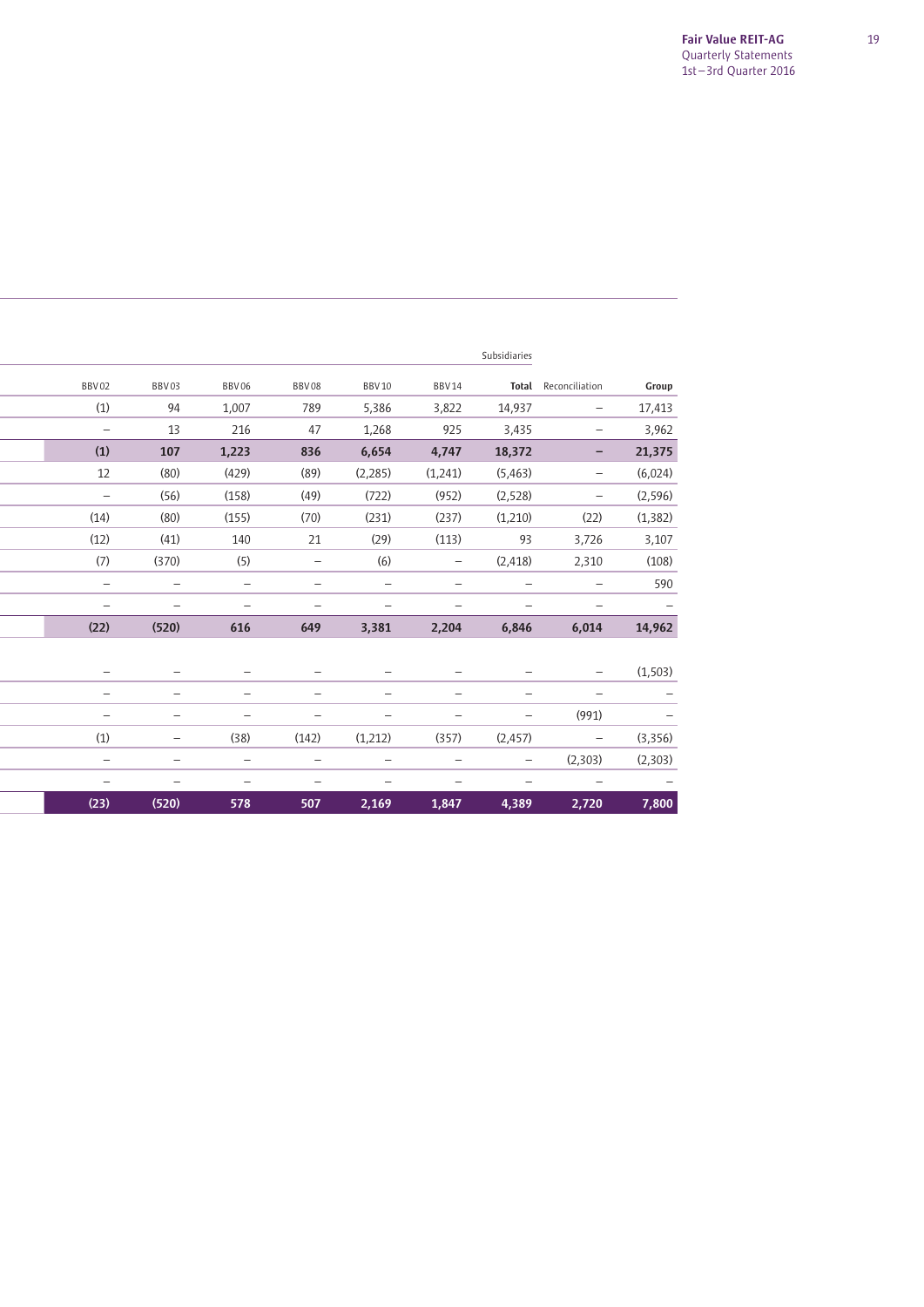The following table shows all assets and liabilities allocated and not allocated to the segments; the "Subsidiaries" segment has been broken down by fund company.

### Assets and liabilities by segment 30 September 2016

|                                                        | Direct<br>investments |                          |                          |                          |                          |  |
|--------------------------------------------------------|-----------------------|--------------------------|--------------------------|--------------------------|--------------------------|--|
| in $\epsilon$ thousand                                 | <b>FV AG</b>          | IC <sub>07</sub>         | IC12                     | IC <sub>13</sub>         | IC <sub>15</sub>         |  |
| Property, plant and equipment and intangible assets    | 8                     | $\overline{\phantom{0}}$ | 24                       | $\qquad \qquad -$        |                          |  |
| Investment property                                    | 62,050                | 9,100                    | 7,880                    | -                        | 23,350                   |  |
|                                                        |                       |                          |                          |                          |                          |  |
| Non-current assets held for sale                       | 200                   | $\overline{\phantom{m}}$ | $\qquad \qquad -$        | $\qquad \qquad -$        | $\overline{\phantom{0}}$ |  |
| Trade receivables                                      | 406                   | 102                      | 108                      | 67                       | 10                       |  |
| Income tax receivables                                 | 10                    | $\overline{\phantom{0}}$ | $\overline{\phantom{0}}$ | $\overline{\phantom{0}}$ |                          |  |
| Other receivables and assets                           | 10,677                | 6                        | 13                       | 99                       | 76                       |  |
| Cash and cash equivalents                              | 2,832                 | 204                      | 899                      | 32                       | 1,113                    |  |
| Segment assets subtotal                                | 76,183                | 9,412                    | 8,924                    | 198                      | 24,549                   |  |
|                                                        |                       |                          |                          |                          |                          |  |
| Shares in subsidiaries                                 | 68,767                | $\qquad \qquad -$        | $\qquad \qquad -$        | $\qquad \qquad -$        |                          |  |
| <b>Total assets</b>                                    | 144,950               | 9,412                    | 8,924                    | 198                      | 24,549                   |  |
|                                                        |                       |                          |                          |                          |                          |  |
| Provisions                                             | (74)                  | (10)                     | (7)                      | (11)                     | (26)                     |  |
| Trade payables                                         | (166)                 | (4)                      | (17)                     | (6)                      | (73)                     |  |
| Other liabilities                                      | (848)                 | (29)                     | (31)                     | (82)                     | (37)                     |  |
| Segment liabilities subtotal                           | (1,088)               | (43)                     | (55)                     | (99)                     | (136)                    |  |
|                                                        |                       |                          |                          |                          |                          |  |
| Non-controlling interests                              |                       | $\qquad \qquad -$        | $\overline{\phantom{0}}$ | $\qquad \qquad -$        |                          |  |
| <b>Financial liabilities</b>                           | (30, 674)             | (200)                    | (1,848)                  | $\qquad \qquad -$        | (7, 325)                 |  |
| Derivative financial instruments                       |                       | -                        | -                        | -                        |                          |  |
| <b>Total liabilities</b>                               | (31, 762)             | (243)                    | (1,903)                  | (99)                     | (7, 461)                 |  |
| Net assets as of 30 September 2016                     | 113,188               | 9,169                    | 7,021                    | 99                       | 17,088                   |  |
|                                                        |                       |                          |                          |                          |                          |  |
| <b>Overview of maturities of financial liabilities</b> |                       |                          |                          |                          |                          |  |

| Non-current                  | (29,499)  | (200)             | $\qquad \qquad$ |                          | (7,102)  |  |
|------------------------------|-----------|-------------------|-----------------|--------------------------|----------|--|
| Current                      | (1,175)   | $\qquad \qquad -$ | (1.848)         | $\overline{\phantom{0}}$ | (223)    |  |
| <b>Financial liabilities</b> | (30, 674) | (200)             | (1, 848)        | $\overline{\phantom{a}}$ | (7, 325) |  |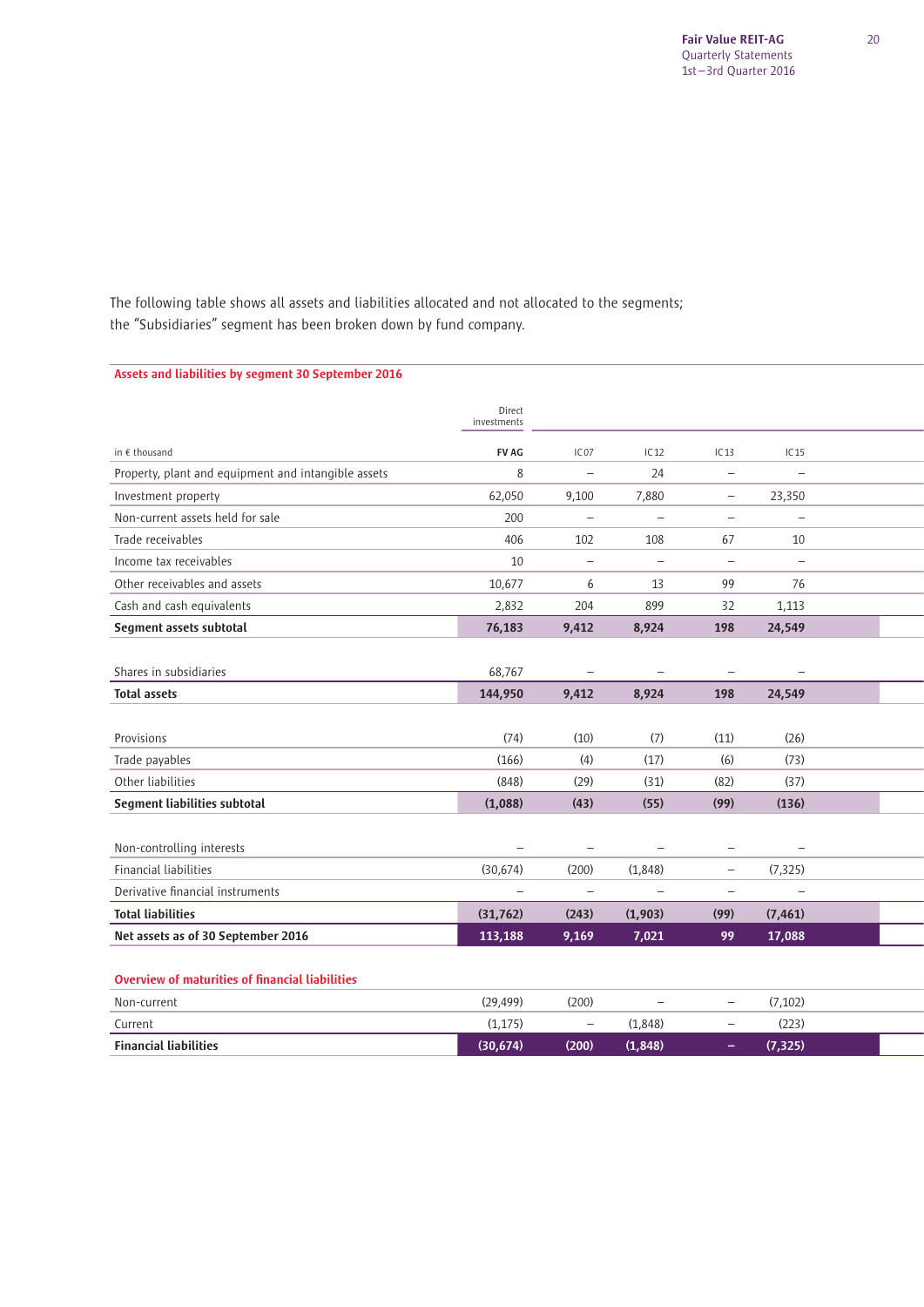|                   |                          |             |                         |                                            | Subsidiaries |                                                                    |               |
|-------------------|--------------------------|-------------|-------------------------|--------------------------------------------|--------------|--------------------------------------------------------------------|---------------|
| BBV02             | <b>BBV06</b>             | BBV08       | <b>BBV10</b>            | BBV 14                                     | Total        | Reconciliation                                                     | Group         |
|                   | $\sim$ $-$               | $\sim$ $-$  |                         | $\sim$ $-$                                 | 24           | 70                                                                 | 102           |
|                   | 6,651                    |             | 28,254 75,420           | 71,100                                     | 221,755      | $\overline{\phantom{a}}$                                           | 283,805       |
|                   | 7,305                    |             |                         | $\overline{\phantom{m}}$                   | 7,305        |                                                                    | 7,505         |
| $\qquad \qquad -$ | 127                      | 1,590       | 703                     | 263                                        | 2,970        | 20                                                                 | 3,396         |
| $\qquad \qquad -$ | $\overline{\phantom{0}}$ | $\sim$      | $\sim$ $-$              | $\hspace{0.1cm} -$                         | $\sim$ $-$   | $\qquad \qquad -$                                                  | 10            |
| 1,361             | 88                       | 436         | 81                      | 28                                         | 2,188        | (292)                                                              | 12,573        |
| 22                | 1,601                    |             |                         | 1,501 1,475 2,703                          | 9,550        | 49                                                                 | 12,431        |
| 1,383             | 15,772                   | 31,781      | 77,679                  | 74,094                                     | 243,792      | (153)                                                              | 319,822       |
|                   |                          |             |                         |                                            |              |                                                                    |               |
|                   |                          |             |                         |                                            | $\sim$       | (68, 767)                                                          |               |
| 1,383             | 15,772                   |             | 31,781 77,679           | 74,094                                     |              | 243,792 (68,920)                                                   | 319,822       |
|                   |                          |             |                         |                                            |              |                                                                    |               |
| (5)               | (44)                     | (17)        | (20)                    | (21)                                       | (161)        | (18)                                                               | (253)         |
| (8)               | (435)                    | (465)       | (533)                   | (78)                                       | (1,619)      | $\sim$ $-$                                                         | (1,785)       |
| (31)              | (112)                    | (585)       | (1, 198)                | (825)                                      | (2,930)      | (53)                                                               | (3,831)       |
| (44)              | (591)                    | (1,067)     | (1,751)                 | (924)                                      | (4,710)      | (71)                                                               | (5,869)       |
|                   |                          |             |                         |                                            |              |                                                                    |               |
|                   |                          |             |                         |                                            | $ \,$        | (62, 822)                                                          | (62, 822)     |
| (1,081)           |                          | (8,748)     | (51,798)                | $(31,842)$ $(102,842)$                     |              | 590                                                                | (132, 926)    |
| $\sim$ $-$        | $\overline{\phantom{0}}$ | $\sim$ $ -$ | $\sim 100$ km s $^{-1}$ | $\sim 1000$ $-$                            | $\sim$       | $\sim$ $-$                                                         |               |
|                   | $(1,125)$ $(591)$        |             |                         |                                            |              | $(9,815)$ $(53,549)$ $(32,766)$ $(107,552)$ $(62,303)$ $(201,617)$ |               |
| 258               | 15,181                   | 21,966      | 24,130                  | 41,328                                     | 136,240      | (131, 223)                                                         | 118,205       |
|                   |                          |             |                         |                                            |              |                                                                    |               |
|                   |                          |             |                         |                                            |              |                                                                    |               |
|                   |                          |             |                         | $(7,960)$ $(48,972)$ $(30,642)$ $(94,876)$ |              |                                                                    | 590 (123,785) |
| (1,081)           |                          | (788)       | (2,826)                 | (1,200)                                    | (7,966)      | $\qquad \qquad -$                                                  | (9, 141)      |

 $(1,081)$  –  $(8,748)$   $(51,798)$   $(31,842)$   $(102,842)$  590  $(132,926)$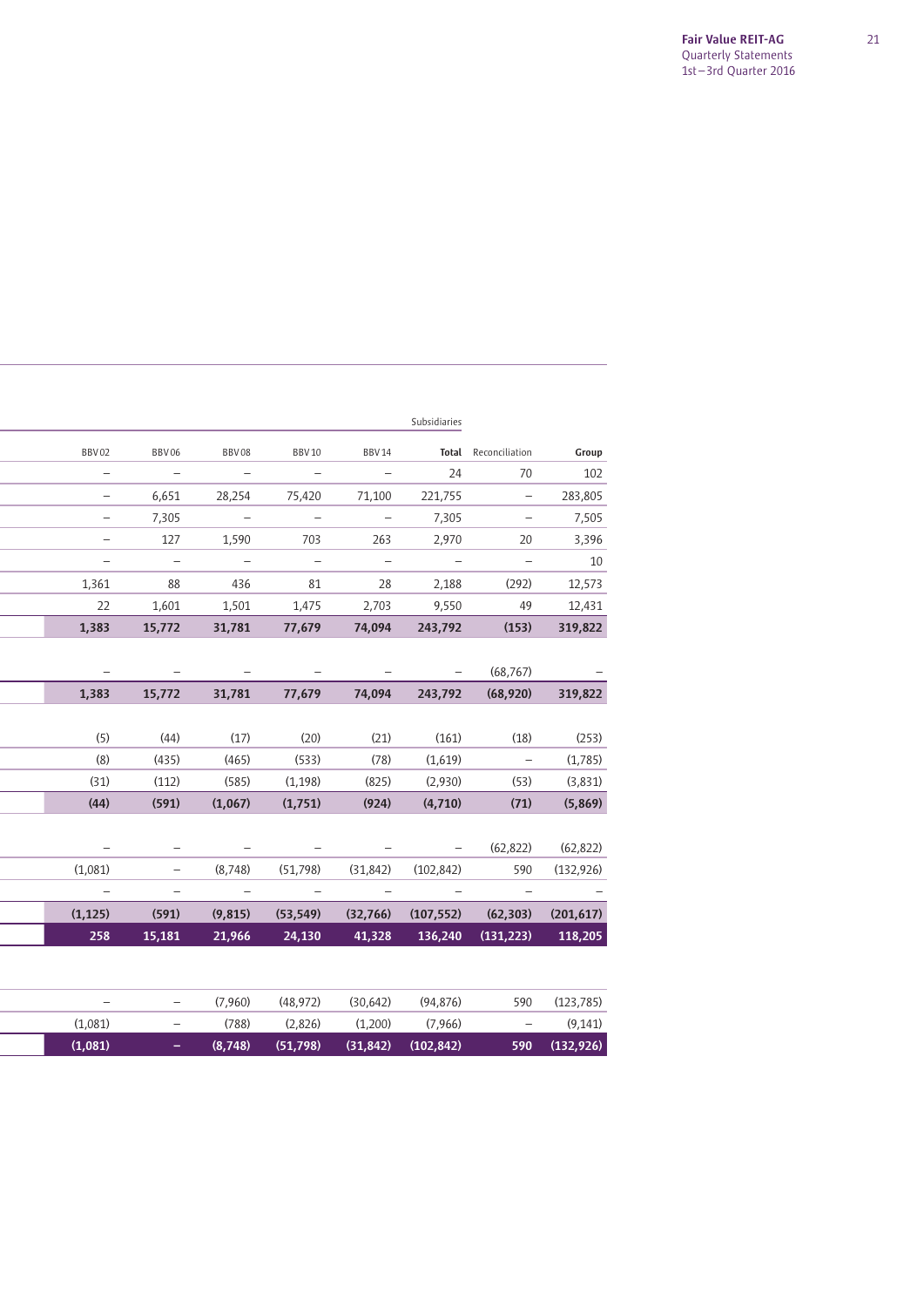### Assets and liabilities by segment 31 December 2015

|                                                        | Direct<br>investments |                          |                          |                          |                          |                          |  |
|--------------------------------------------------------|-----------------------|--------------------------|--------------------------|--------------------------|--------------------------|--------------------------|--|
| in $\epsilon$ thousand                                 | <b>FV AG</b>          | IC07                     | IC12                     | IC <sub>13</sub>         | IC <sub>15</sub>         | BBV02                    |  |
| Property, plant and equipment and intangible assets    | 10                    | $\overline{\phantom{0}}$ | 24                       | $\overline{\phantom{0}}$ | $\overline{\phantom{m}}$ | -                        |  |
| Investment property                                    | 62,790                | 9,100                    | 7,880                    | -                        | 23,350                   | $\overline{\phantom{0}}$ |  |
| Non-current assets held for sale                       | 650                   | $\qquad \qquad -$        | $\equiv$                 | $\qquad \qquad -$        | $\overline{\phantom{m}}$ | -                        |  |
| Trade receivables                                      | 331                   | 229                      | 52                       | 112                      | 80                       | -                        |  |
| Income tax receivables                                 | 22                    | $\qquad \qquad -$        | $\overline{\phantom{0}}$ | $\overline{\phantom{m}}$ | $\overline{\phantom{0}}$ | $\overline{\phantom{0}}$ |  |
| Other receivables and assets                           | 10,541                | $\qquad \qquad -$        | 13                       | 49                       | 114                      | 1,361                    |  |
| Cash and cash equivalents                              | 1,751                 | 107                      | 806                      | 109                      | 1,850                    | 43                       |  |
| Segment assets subtotal                                | 76,095                | 9,436                    | 8,775                    | 270                      | 25,394                   | 1,404                    |  |
|                                                        |                       |                          |                          |                          |                          |                          |  |
| Shares in subsidiaries                                 | 68,754                |                          |                          |                          |                          |                          |  |
| <b>Total assets</b>                                    | 144,849               | 9,436                    | 8,775                    | 270                      | 25,394                   | 1,404                    |  |
|                                                        |                       |                          |                          |                          |                          |                          |  |
| Provisions                                             | (516)                 | (9)                      | (6)                      | (13)                     | (15)                     | (5)                      |  |
| Trade payables                                         | (1, 128)              | (66)                     | (71)                     | (66)                     | (123)                    | (8)                      |  |
| Other liabilities                                      | (1,256)               | (77)                     | (43)                     | (126)                    | (90)                     | (36)                     |  |
| Segment liabilities subtotal                           | (2,900)               | (152)                    | (120)                    | (205)                    | (228)                    | (49)                     |  |
|                                                        |                       |                          |                          |                          |                          |                          |  |
| Non-controlling interests                              |                       |                          |                          | $\qquad \qquad -$        |                          |                          |  |
| <b>Financial liabilities</b>                           | (27, 735)             | (450)                    | (1,907)                  | $\qquad \qquad -$        | (7, 490)                 | (1,081)                  |  |
| Derivative financial instruments                       | -                     | $\overline{\phantom{0}}$ | $\qquad \qquad -$        | $\qquad \qquad -$        | $\overline{\phantom{0}}$ |                          |  |
| <b>Total liabilities</b>                               | (30, 635)             | (602)                    | (2,027)                  | (205)                    | (7, 718)                 | (1, 130)                 |  |
| Net assets as of 31 December 2015                      | 114,214               | 8,834                    | 6,748                    | 65                       | 17,676                   | 274                      |  |
|                                                        |                       |                          |                          |                          |                          |                          |  |
| <b>Overview of maturities of financial liabilities</b> |                       |                          |                          |                          |                          |                          |  |
| Non-current                                            | (18, 529)             | (450)                    | $\qquad \qquad -$        | $\overline{\phantom{0}}$ | (7,269)                  | $\overline{\phantom{m}}$ |  |
| Current                                                | (9,206)               | $\overline{\phantom{0}}$ | (1,907)                  | $\overline{\phantom{0}}$ | (221)                    | (1,081)                  |  |
| <b>Financial liabilities</b>                           | (27, 735)             | (450)                    | (1,907)                  | -                        | (7, 490)                 | (1,081)                  |  |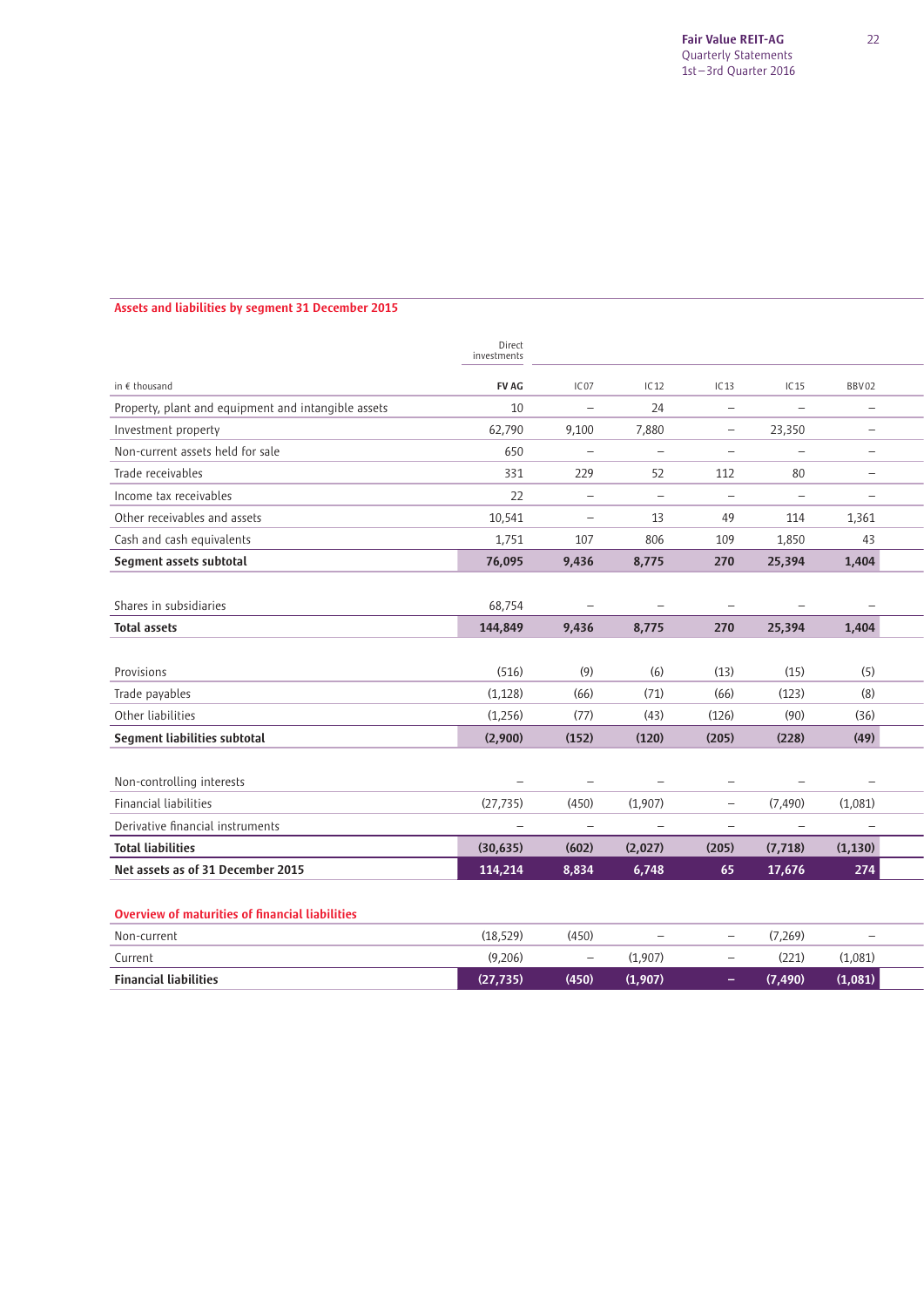|                          |                          |                |                         |                          | Subsidiaries                               |                          |            |
|--------------------------|--------------------------|----------------|-------------------------|--------------------------|--------------------------------------------|--------------------------|------------|
| BBV03                    | <b>BBV06</b>             | <b>BBV08</b>   | <b>BBV10</b>            | <b>BBV 14</b>            | Total                                      | Reconciliation           | Group      |
|                          | $\sim$ $-$               |                |                         | $\overline{\phantom{m}}$ | 24                                         | 70                       | 104        |
|                          | 13,151                   | 25,900         | 74,523                  | 71,100                   | 225,004                                    | $\overline{\phantom{0}}$ | 287,794    |
|                          | $\qquad \qquad -$        | 11,100         |                         | $\qquad \qquad -$        | 11,100                                     |                          | 11,750     |
|                          | 136                      | 134            | 1,459                   | 210                      | 2,412                                      | 14                       | 2,757      |
|                          | $\overline{\phantom{a}}$ | $\sim$ $-$     | $\overline{a}$          | $\overline{\phantom{a}}$ | $\overline{\phantom{a}}$                   | $\overline{\phantom{0}}$ | 22         |
| $\overline{\phantom{0}}$ | 84                       | 287            | 10                      | $\overline{3}$           | 1,921                                      | (551)                    | 11,911     |
| 192                      | 1,041                    | 3,619          | 3,262                   | 3,170                    | 14,199                                     | 78                       | 16,028     |
| 192                      | 14,412                   | 41,040         | 79,254                  | 74,483                   | 254,660                                    | (389)                    | 330,366    |
|                          |                          |                |                         |                          |                                            |                          |            |
|                          |                          |                |                         |                          |                                            | (68, 754)                |            |
| 192                      | 14,412                   | 41,040         | 79,254                  | 74,483                   | 254,660                                    | (69, 143)                | 330,366    |
|                          |                          |                |                         |                          |                                            |                          |            |
| (66)                     | (44)                     | (14)           | (21)                    | (28)                     | (221)                                      | (6)                      | (743)      |
| (14)                     | (74)                     | (114)          | (829)                   | (222)                    | (1, 587)                                   | 36                       | (2,679)    |
| (40)                     | (117)                    | (480)          | (1, 448)                | (912)                    | (3,369)                                    | 232                      | (4,393)    |
| (120)                    | (235)                    | (608)          | (2, 298)                | (1, 162)                 | (5, 177)                                   | 262                      | (7, 815)   |
|                          |                          |                |                         |                          |                                            |                          |            |
|                          |                          |                | $\sim$ $ -$             |                          | and the state of the state of the state of | (61, 160)                | (61, 160)  |
|                          |                          | (18, 576)      | (54, 500)               |                          | $(32,824)$ $(116,828)$                     | 450                      | (144, 113) |
| $\qquad \qquad -$        | $\qquad \qquad -$        | $\sim$ 100 $-$ | $\sim 100$ km s $^{-1}$ | $\sim$ $-$               | $\overline{\phantom{m}}$                   |                          |            |
| (120)                    | (235)                    | (19, 184)      | (56, 798)               | (33,986)                 |                                            | $(122,005)$ $(60,448)$   | (213,088)  |
| 72                       | 14,177                   | 21,856         | 22,456                  | 40,497                   | 132,655                                    | (129, 591)               | 117,278    |
|                          |                          |                |                         |                          |                                            |                          |            |
|                          | -                        | (16,999)       | (51, 674)               |                          | $(31,524)$ $(107,916)$                     | 450                      | (125, 995) |
|                          |                          | (1,577)        | (2,826)                 | (1,300)                  | (8, 912)                                   | $\overline{\phantom{m}}$ | (18, 118)  |
|                          | -                        | (18, 576)      | (54, 500)               | (32, 824)                | (116, 828)                                 | 450                      | (144, 113) |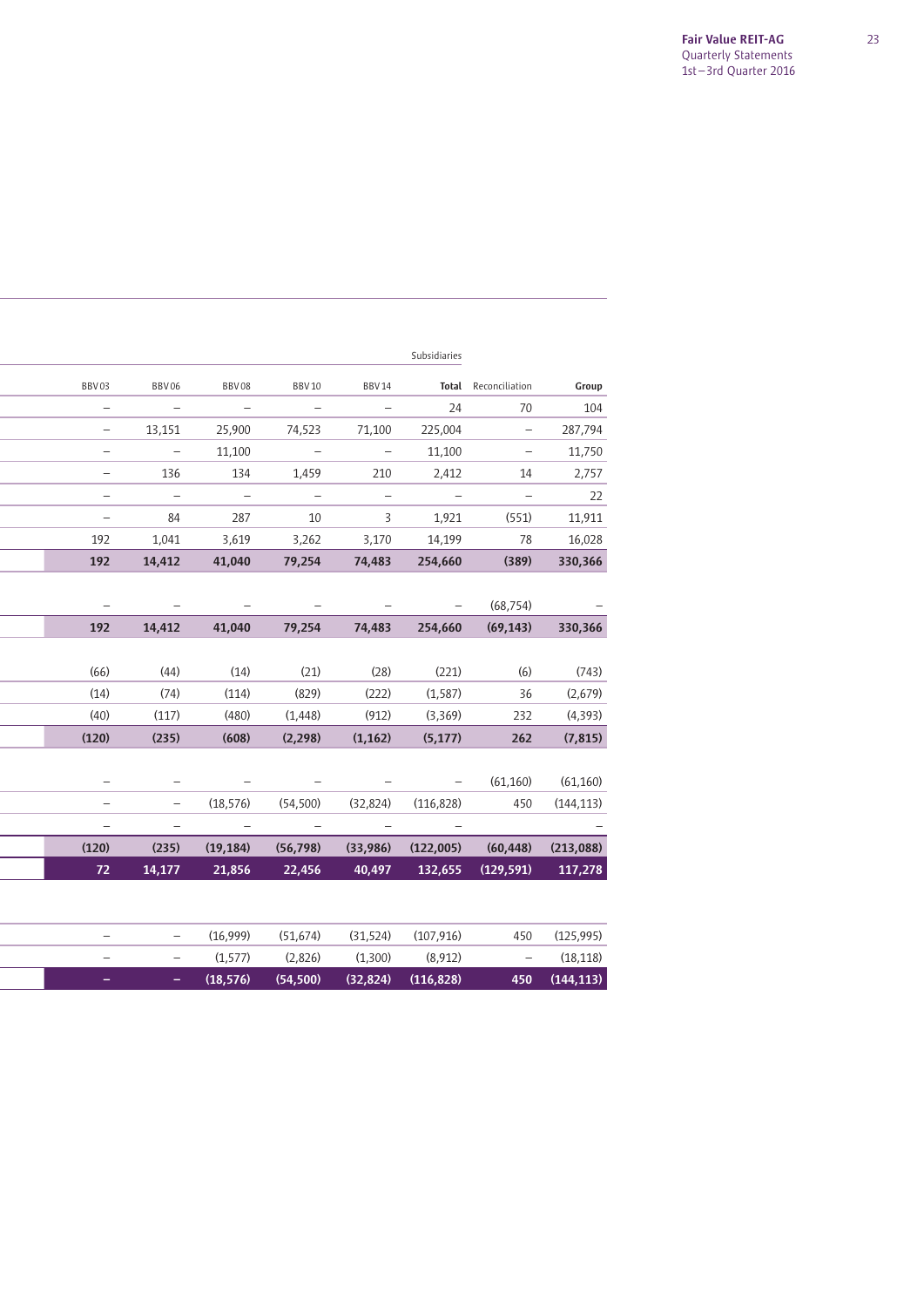#### Review

This report was not subject to an audit pursuant to Sec. 317 HGB ["Handelsgesetzbuch": German Commercial Code] or a review by the auditor and therefore does not contain an audit opinion.

#### Declaration of compliance with the German Corporate Governance Code

The current declarations pursuant to Sec. 161 AktG ["Aktiengesetz": German Stock Corporation Act] on the German Corporate Governance Code of the Management Board and Supervisory Board of Fair Value REIT-AG have been made permanently available on the Company's website.

Munich, 7 November 2016 Fair Value REIT-AG

Frank Schaich, CEO **Patrick Kaiser, CFO** 

### Responsibility statement

To the best of our knowledge, and in accordance with the applicable reporting principles, the unaudited interim consolidated financial statements give a true and fair view of the financial position and performance of the Group, and the group management report includes a fair review of the development and performance of the business and the position of the Group, together with a description of the principal opportunities and risks associated with the expected development of the Group.

Munich, 7 November 2016 Fair Value REIT-AG

,<br>Uhodh

Frank Schaich. CEO **Patrick Kaiser, CFO**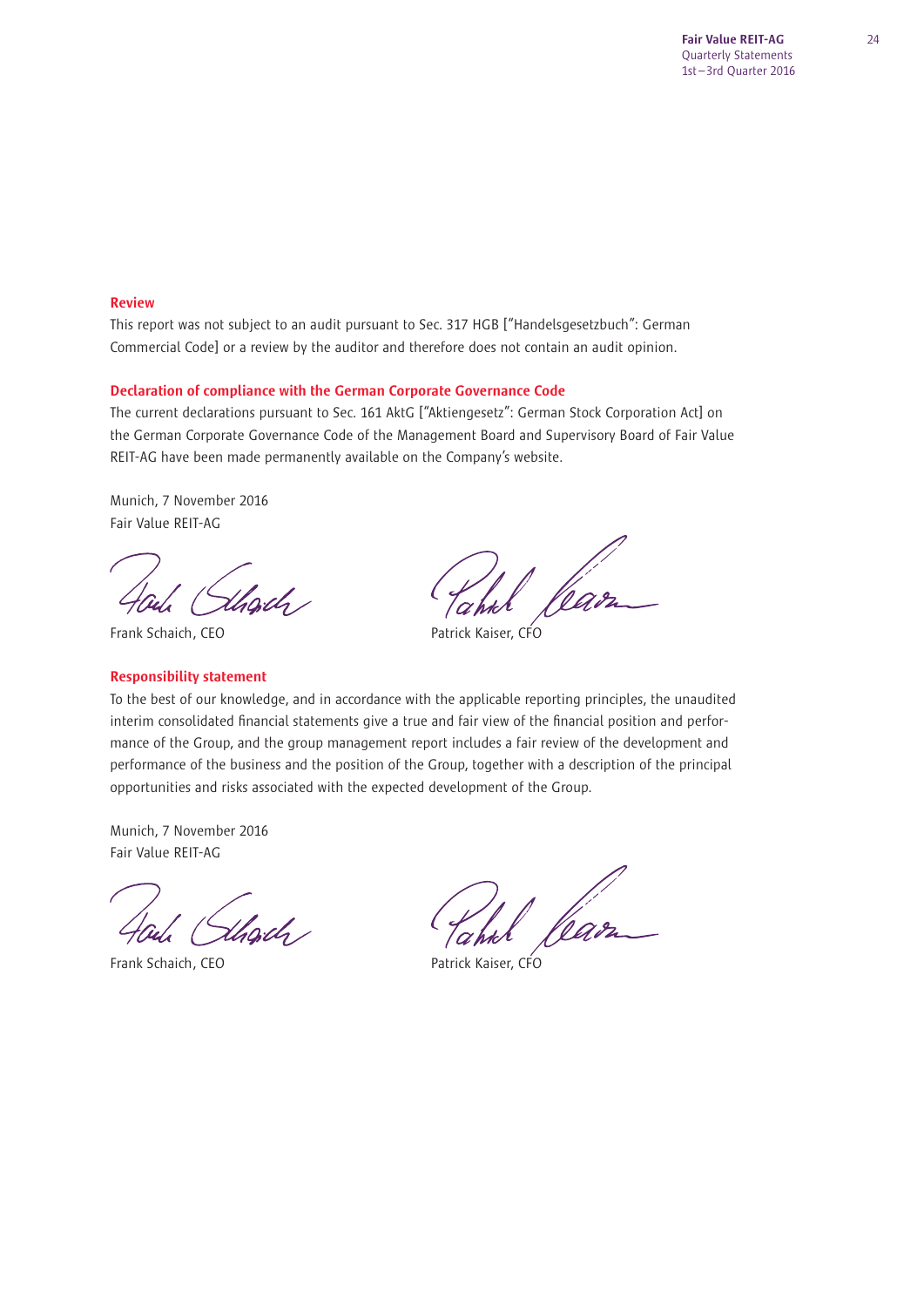# The Share

Fair Value REIT-AG Quarterly Statements 1st – 3rd Quarter 2016

## Fair Value REIT-AG on the capital market

The German stock markets were highly volatile in the first nine months of 2016 and experienced price plunges, particularly early in the year. Although prices recovered over the course of the year, the decision taken by the United Kingdom to leave the EU put another damper on the markets in June 2016. As a result, the leading share index in Germany at the end of September was down a good 2 % on the level seen at the end of 2015. By contrast, the MDAX, which comprises a basket of the next largest stocks on the market, and the SDAX, for smaller stocks, closed the first nine months of the year with a plus. The MDAX climbed around 4 % overall and the SDAX around 2 %.

The Fair Value REIT-AG share also fluctuated in the reporting period and came under pressure despite positive business development. In particular, the third quarter was shaped by stronger price fluctuations, with the price reaching the year's highest and lowest level to date in this period. On 4 July 2016, the share's closing price peaked at €7.48 in the electronic trading system Xetra, the highest price since the beginning of the year. This was the day of Fair Value REIT-AG's Annual General Meeting. The resolutions taken there included a decision to pay out a dividend of  $€0.25$  per share for fiscal year 2015. On 26 August 2016, the share hit its low for the year at a closing price of €6.42. At €6.69 on 30 September, the share price was down around an aggregated 5 % on the closing price for 2015.

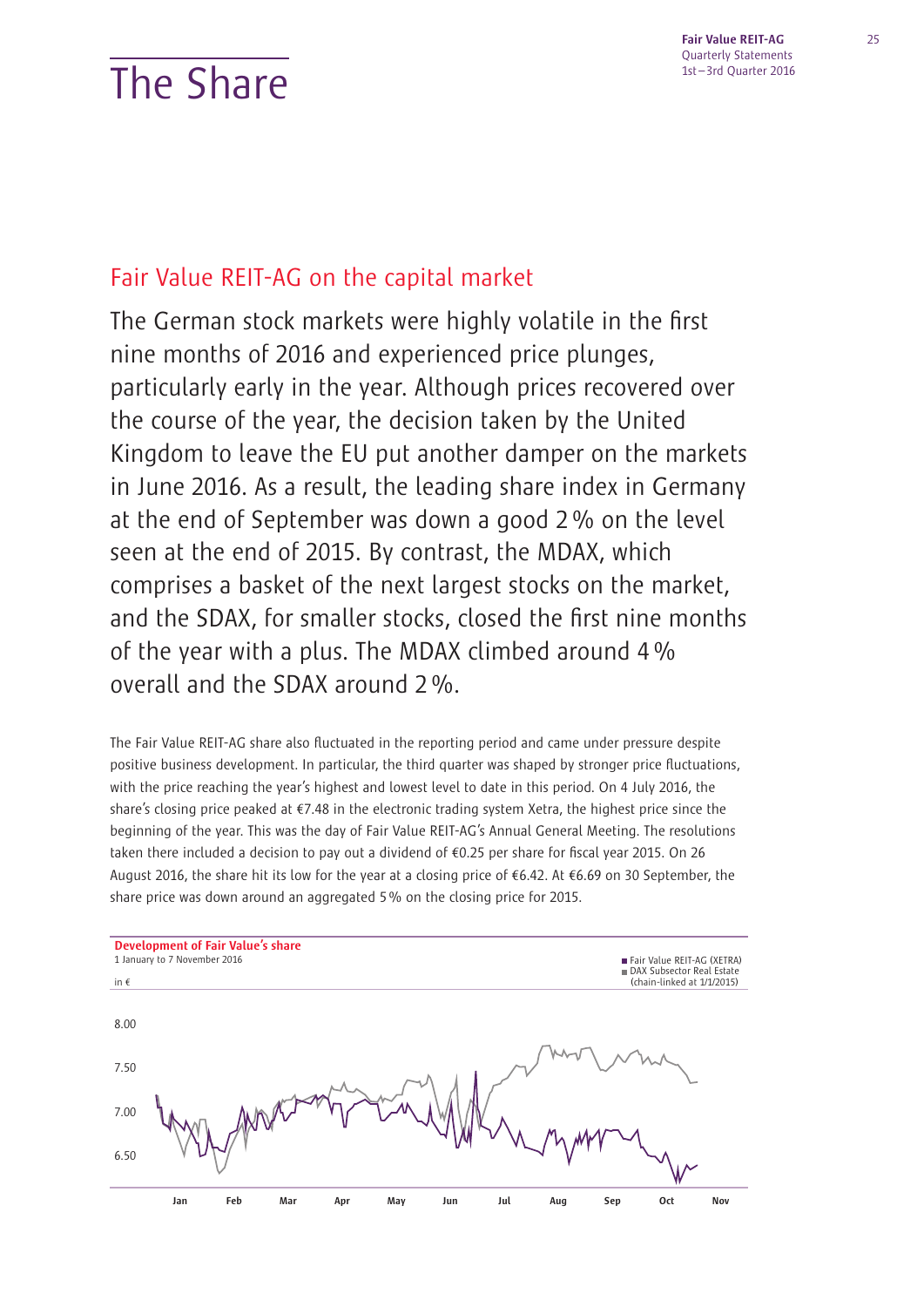## Shareholder structure of Fair Value REIT-AG as of 30 September 2016 0.58% Treasury shares  $\overline{\phantom{a}}$ Free Float<sup>2)</sup>  $21.72%$ 77.7% DEMIRE AG1)

<sup>3)</sup> FVR Beteiligungsgesellschaft Erste mbH <10%, FVR Beteiligungsgesellschaft Zweite mbH <10%, FVR Beteiligungsgesellschaft Dritte mbH <10%,  $\sim$  FVR Beteiligungsgesellschaft Dritte mbH <10%,  $\sim$  FVR Beteiligungsgesells

#### Key data Fair Value REIT-AG's share

as of 30 September 2016

| Sector                                             | Real Estate (REIT)                            |
|----------------------------------------------------|-----------------------------------------------|
| WKN (German Securities Code)/ISIN                  | A0MW97/DE000A0MW975                           |
| Stock symbol                                       | <b>FVI</b>                                    |
| Share capital                                      | €28,220,646.00                                |
| Number of shares (non-par value shares)            | 14,110,323                                    |
| Proportion per share in the share capital          | €2.00                                         |
| Initial listing                                    | 16 November 2007                              |
| High/low 1st to 3rd quarter 2016 (XETRA)           | €7.48/€6.42                                   |
| Market capitalization on 30 September 2016 (XETRA) | $€94$ million                                 |
| Market segment                                     | Prime Standard                                |
| Stock exchanges Prime Standard                     | Frankfurt, XETRA                              |
| Stock exchanges OTC                                | Stuttgart, Berlin-Bremen, Duesseldorf, Munich |
| Designated sponsor                                 | ODDO SEYDLER BANK AG                          |
| Indices                                            | RX REIT All Shares-Index, RX REIT-Index       |

Details on the Company and the share are also available on its website at www.fvreit.de.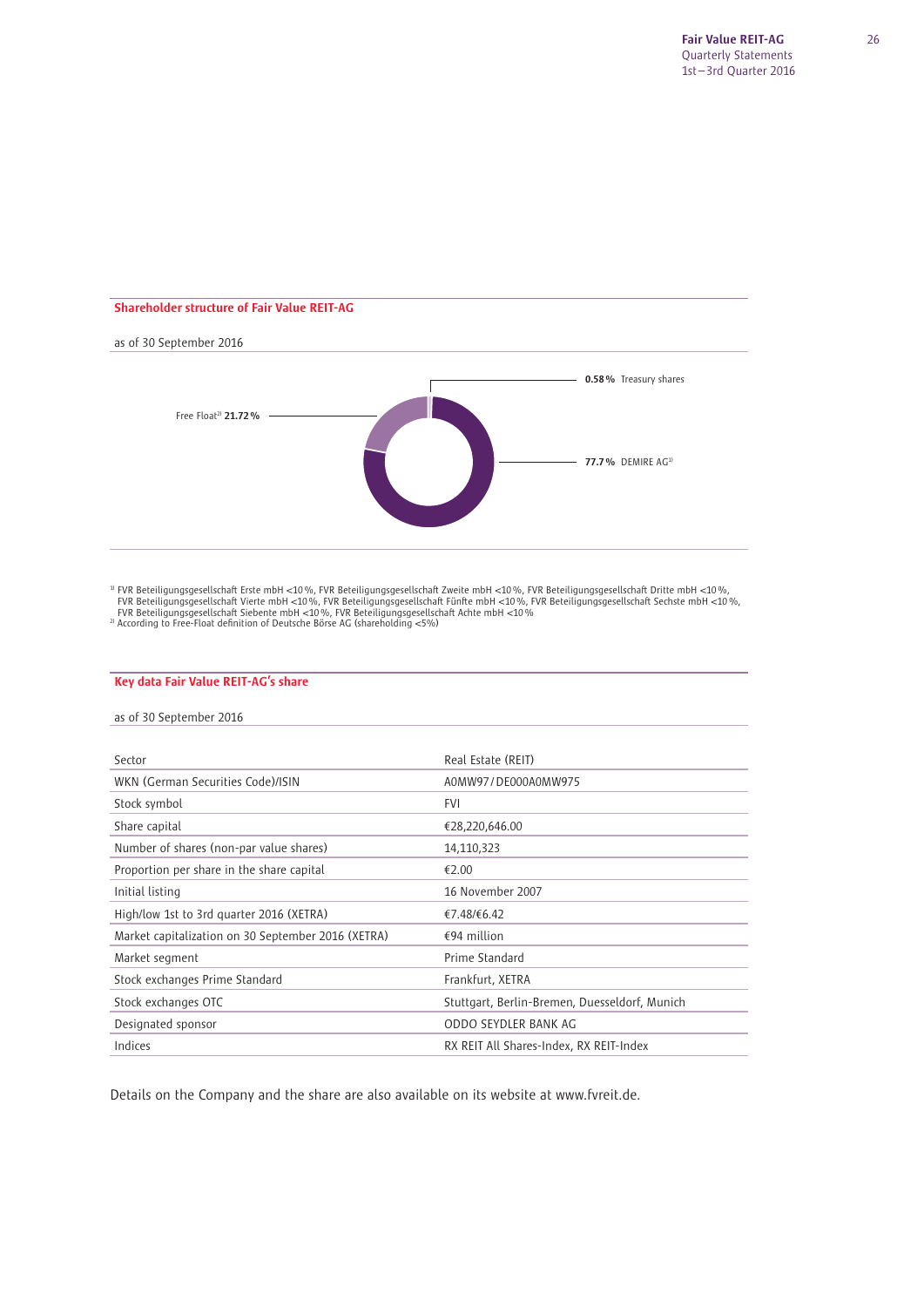| <b>Financial calendar</b> |                                           |  |
|---------------------------|-------------------------------------------|--|
| Fair Value REIT-AG        |                                           |  |
| 22 November 2016          | German Equity Forum, Frankfurt am Main    |  |
| 30 March 2017             | Annual Report 2016                        |  |
| 11 May 2017               | Quarterly Statements 1st Quarter 2017     |  |
| 2 June 2017               | Annual General Meeting in Munich          |  |
| 10 August 2017            | Semi-Annual Report 2017                   |  |
| 9 November 2017           | Quarterly Statements 1st-3rd Quarter 2017 |  |